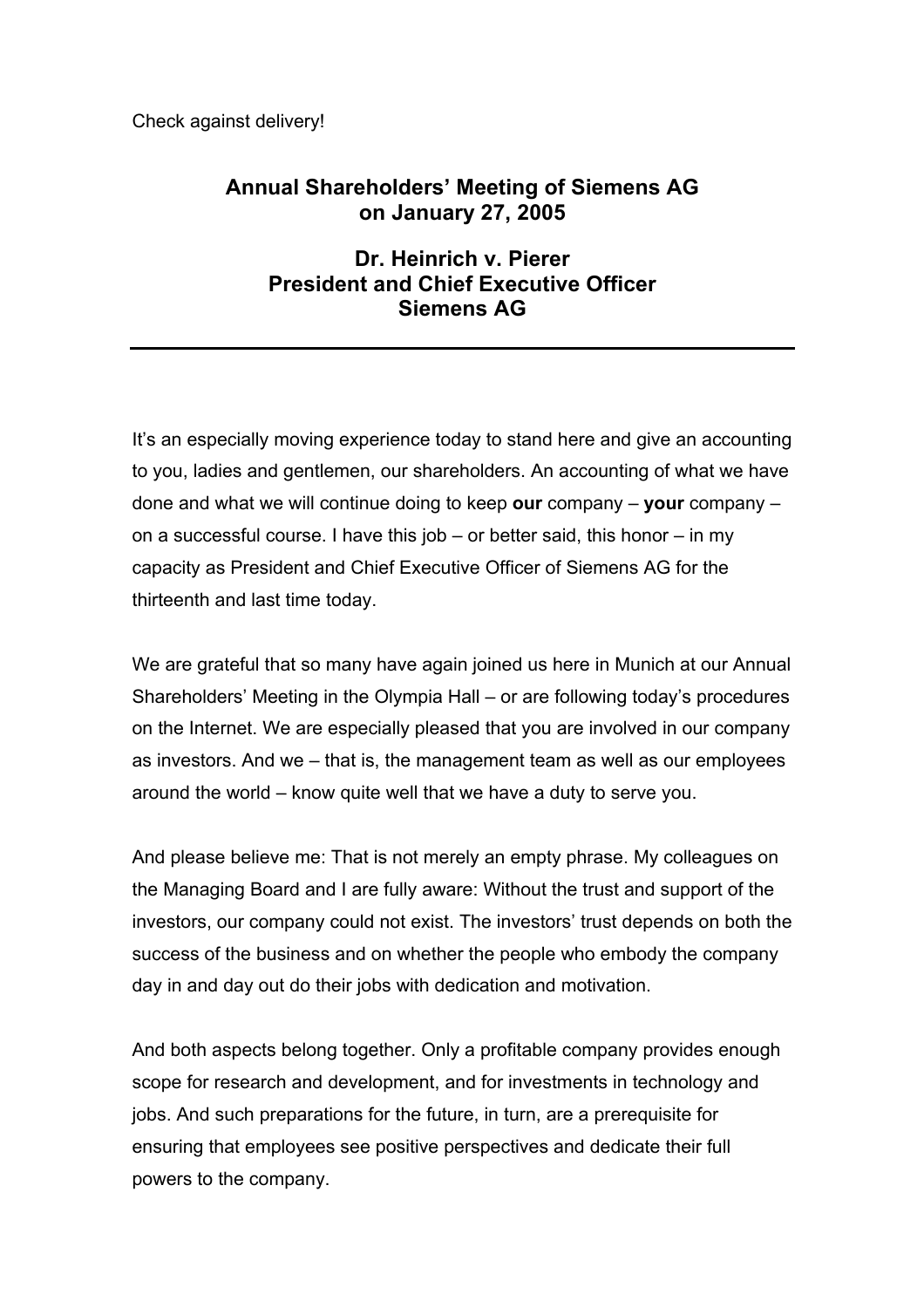That's why I have always stressed that growing shareholder value and securing jobs are not conflicting ideas, but are two sides of the same coin.

And all this can work only when we fulfill the main purpose of our being – namely satisfying our customers and giving them competitive advantages with our products, systems and solutions. Ultimately, customers are the ones who pay our salaries – those of our employees in every corner of the company all the way up to the CEO. And our customers, in turn, form their image of us not only from concrete experiences in individual cases, but also from the overall impressions we make with our role in society. That's why our declared goal is to dedicate our full attention to all four target groups – investors, employees, customers and the general public.

I would like to thank the representatives of the media, who are here again in large numbers, for the attention they gave to us in the past year. Let me repeat what I have said so often in past years: We take the media seriously because the reports and commentaries appearing there are eminently important for helping us keep in constant contact with all of our target groups.

Ladies and gentlemen, in my report today I will first discuss the current situation at Siemens and the past fiscal year. Then, under the theme "continuity and change," I would like to make a few remarks on the fundamental character of our company – because I am certain this is an important point at a time when there is a change at the helm of the company.

#### **Review of fiscal 2004**

We started out fiscal 2004 with the declared goal of again increasing both business volume and net income. We gave our people a clear directive: "Go for profit and growth!" And we delivered. You know the figures. Let me briefly summarize our performance for the year:

 $\mathcal{P}$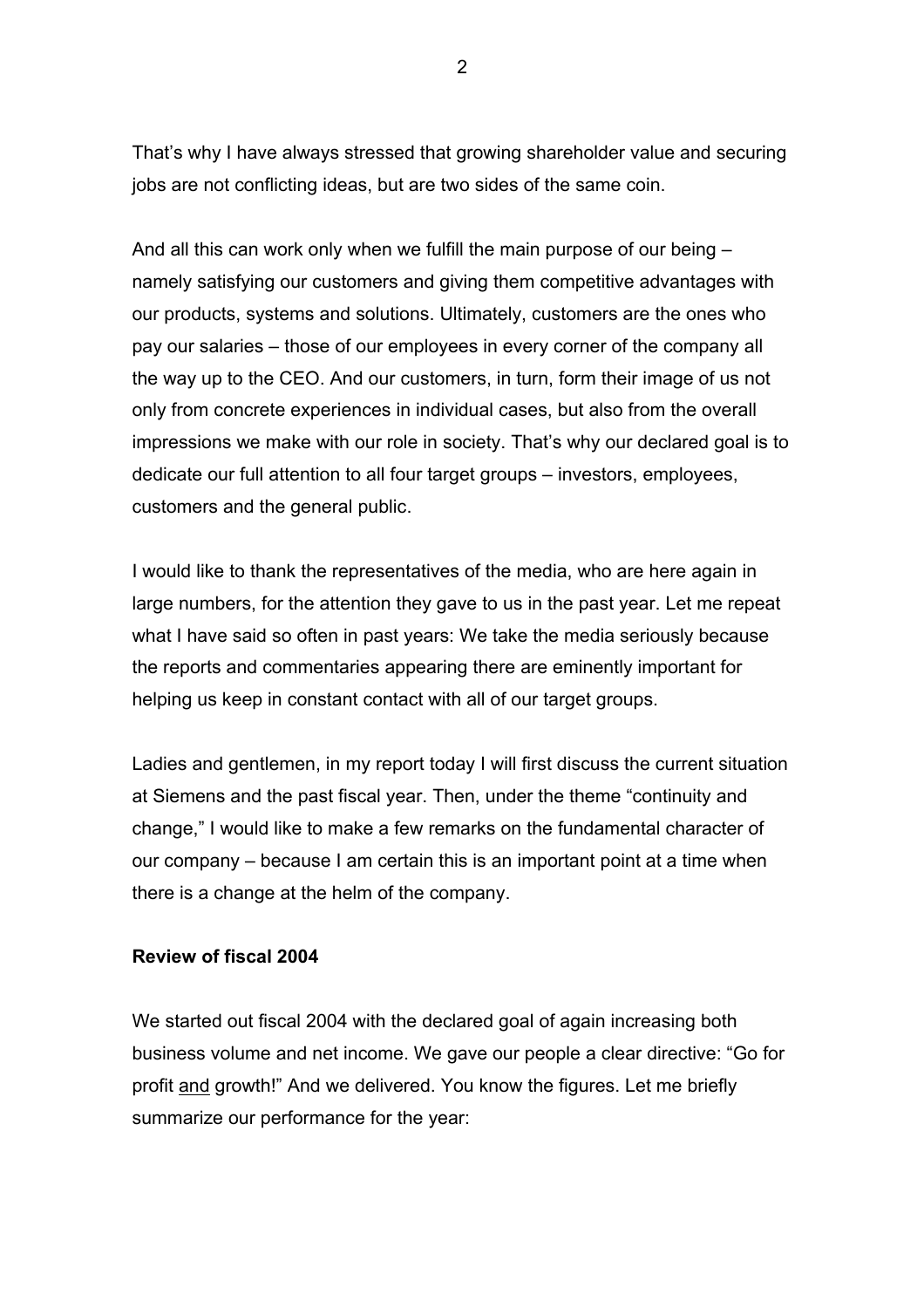- New orders climbed eight percent to nearly 81 billion euros and sales increased one percent to more than 75 billion euros. Excluding consolidation and currency translation effects, orders rose nine percent and sales three percent.
- Net income grew 39 percent to 3.4 billion euros. Even excluding effects from the sale of shares of Infineon and a centrally booked goodwill impairment, net income still climbed 23 percent.

I believe these key data are quite respectable. This is particularly true when one that we continued to show a very positive trend in our cash flow – as in the four preceding years. On the basis of this performance, we propose today raising the dividend to 1.25 euros per share from 1.10 the prior year.

Worldwide, the number of employees climbed from 417,000 to 430,000. The greatest share of this growth came from the consolidation of new companies. Excluding the net effect of acquisitions and dispositions, the worldwide workforce increased by 2,000. This is the difference between the 4,000 decline in Germany to 164,000 and the 6,000 increase internationally to 266,000.

The decline in Germany is regrettable. But this development is far more moderate than it appeared in some media reports during the year. And the number is, by the way, a total sum derived from various individual movements. In the past fiscal year, for one, we hired 7,000 new employees in Germany to compensate primarily for retirements. And most of these new employees were young people who chose Siemens for starting out their professional careers after graduation.

And the situation with our apprenticeships is also generally gratifying. In the past year, Siemens again took on over 2,000 new apprentices in Germany. This was once again more than we need for our own purposes. We again created 100 additional apprenticeships in eastern Germany. Another point – and one that unfortunately hasn't been sufficiently honored in the media: We have given the green light for a further 400 apprenticeships in the framework of our new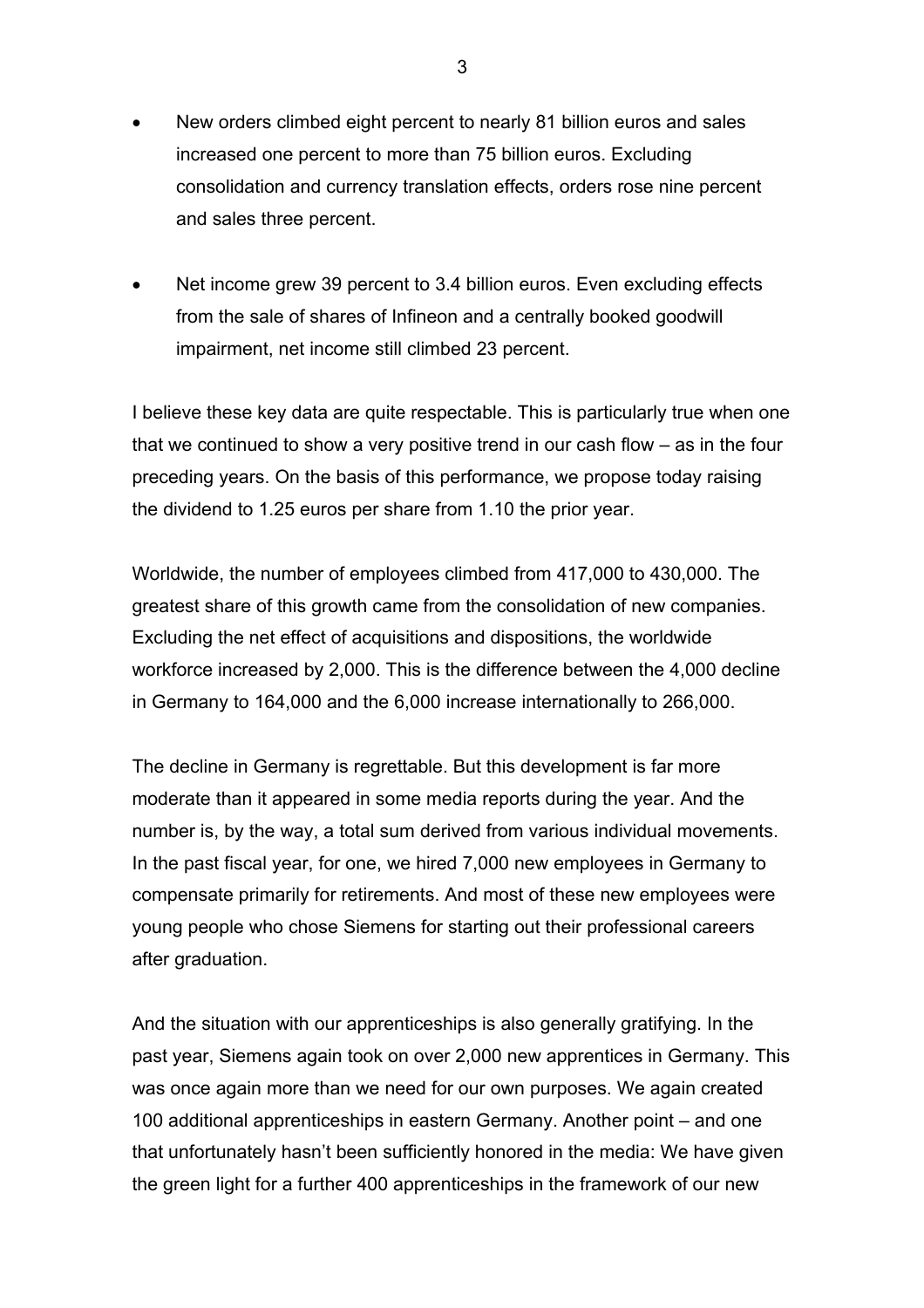Regional Organization Germany, which has merged our sales and service operations nationwide. I believe this shows how seriously we take our social responsibility.

We have by no means "written off" Germany as a place to do business. But there is no doubt that we, as a global player, naturally must also distribute our value chain around the world. We have to be close to our customers in every part of the world. And this is particularly true for the regions in which we have targeted strong growth. These regions currently include the U.S., China, India and Russia, as well as Central and Eastern Europe. When we build up local value added in such countries, this ends up helping Germany. A rule of thumb states that by creating four jobs abroad, we create or preserve one job in Germany – because our work abroad also secures supplies from Germany.

We can once again point to a number of outstanding performers among our Groups last year. These include Automation and Drives, Medical Solutions, Power Generation, Osram, Siemens VDO Automotive, Power Transmission and Distribution, and Siemens Financial Services. These Groups have optimally implemented our *top*<sup>+</sup> company programs. And these Groups also continually stand out with their pacesetting innovations. Their *top*<sup>+</sup> recipe for success is based on optimizing processes, controlling costs, developing new products and solutions, and growing with the markets or even gaining market share.

Other Groups, which had encountered difficulties in past years, are now back on the right track upward. These include Siemens Building Technologies, Industrial Solutions and Services, as well as Logistics and Assembly Systems. We expect further growth in earnings.

And even our problem child, rail systems or Transportation Systems, has gotten past its worst moments. The Group was heavily hit by quality problems with the Combino low-floor tram. We set aside provisions totaling over 400 million euros to cover the resulting costs. In agreement with our customers, modifications to the trams are being carried out in a two-stage process: first temporary repairs and then permanent modifications.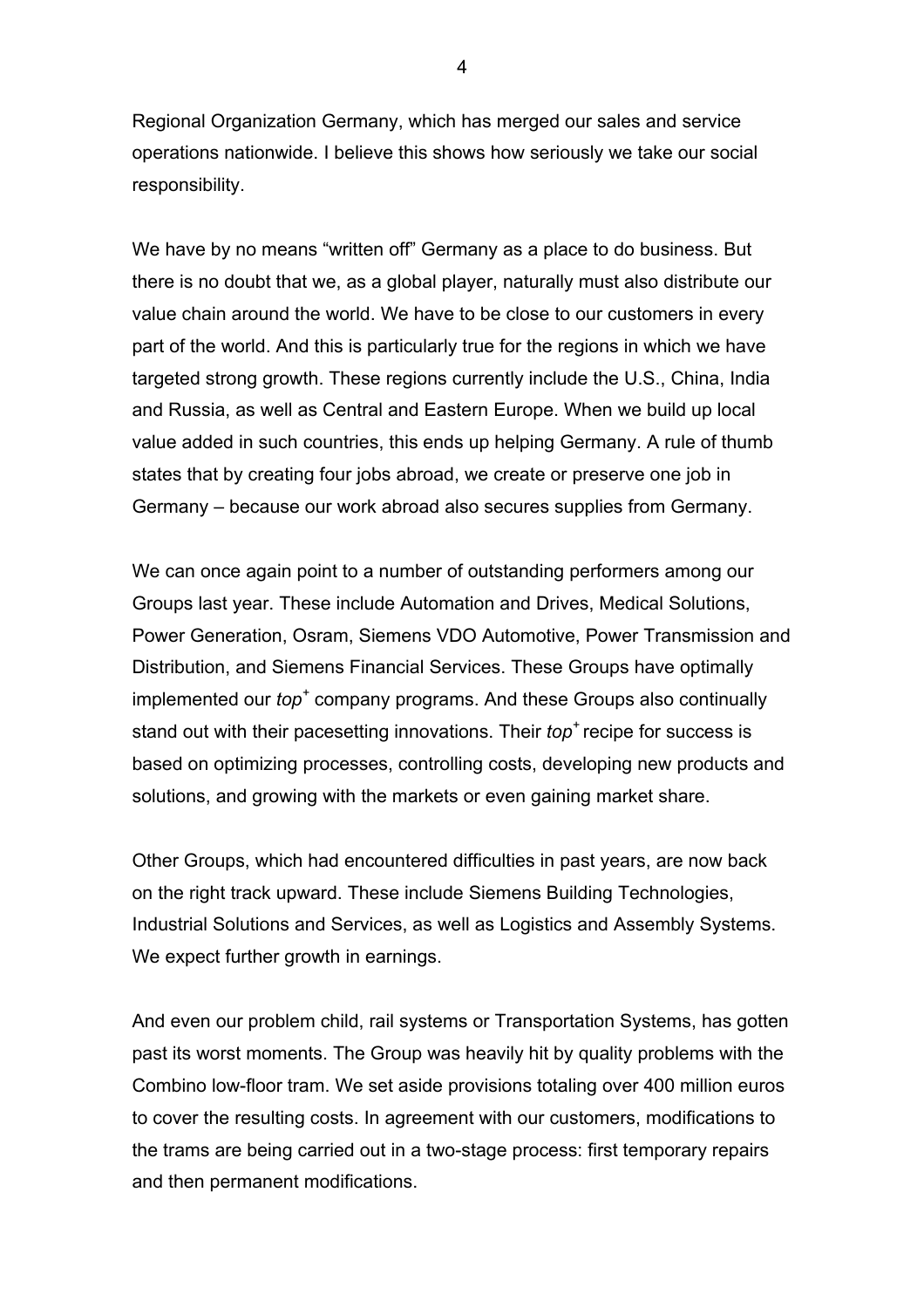The temporary repairs have largely been completed. For the permanent modifications – the second stage – we have been testing a specially equipped tram in Erfurt, Germany. In the coming days, we will hand over the final reports to the responsible experts.

As a result of quality deficiencies at Transportation Systems and at other isolated locations, we have reorganized our quality management system throughout the company. Quality managers have been installed in each Group and in the Regional Companies and have been given special authority to intervene in operations if necessary. They closely monitor the development process and the implementation of projects. And, if necessary, they can define and implement corrective measures at an early stage so expensive corrections are not required after the project has been completed.

We take quality very seriously. The name Siemens has always stood for quality. And we won't tolerate threats to this reputation!

Our Information and Communications business area is currently a special case with a mixed performance record. This business area embraces Siemens Business Services (SBS) and the new Communications Group, which was formed by the merger of the previously separate IC Networks and IC Mobile Groups on October 1, 2004.

• Siemens Business Services has a good reputation for business process outsourcing – where we take over the management of entire business processes for customers. SBS has achieved remarkable successes here. I am thinking, for example, of the contract the Group signed with the BBC in the United Kingdom. The order has a volume of 2.7 billion euros and will be carried out over ten years. Because of its importance, the project will be closely monitored by the Managing Board.

But Siemens Business Services has had difficulty in the area of productrelated services. There are fundamental changes in the market that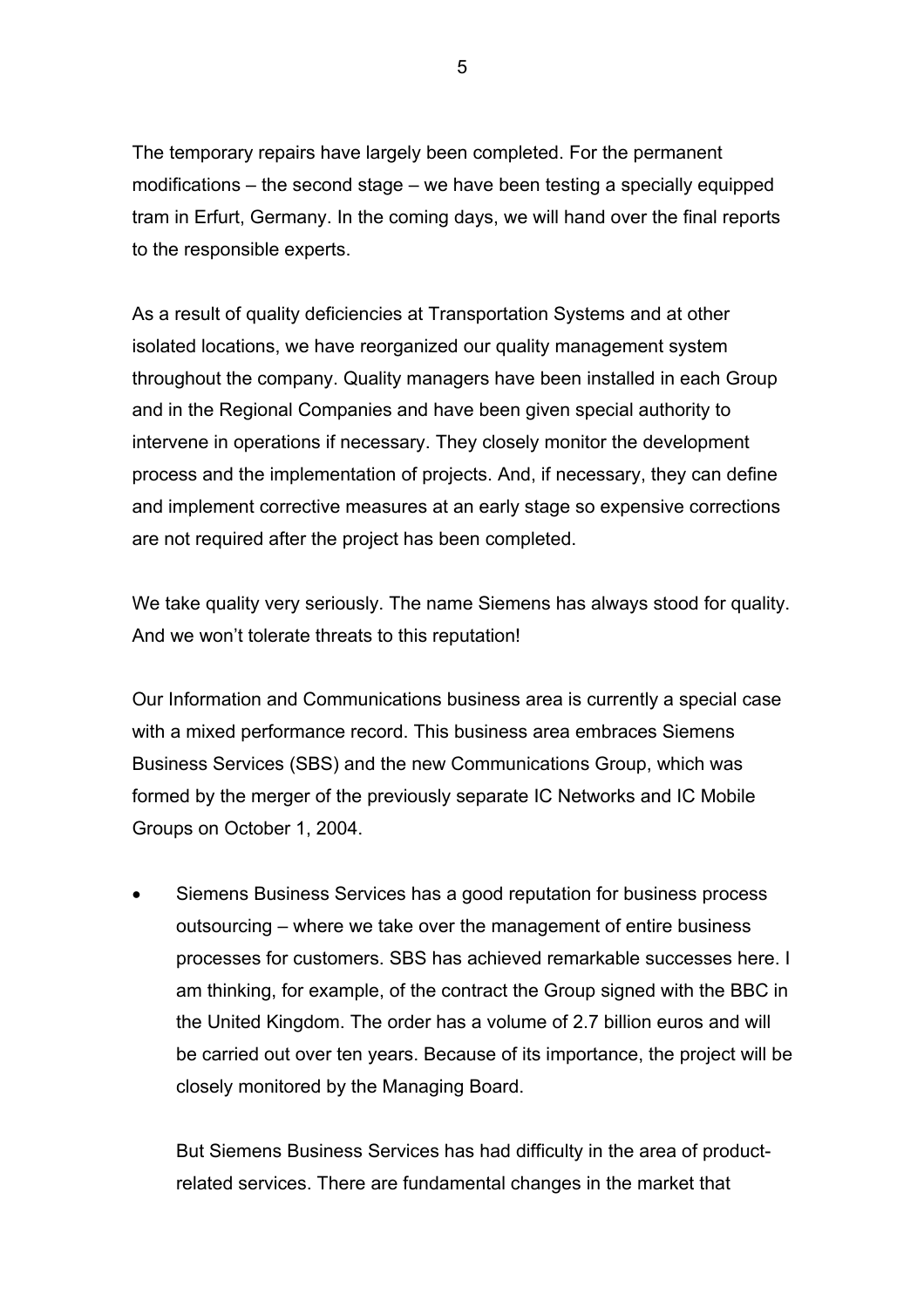require appropriate adjustments in the Group.

The major strengths of the Communications Group lie in mobile networks, enterprise networks, and cordless phones.

In the mobile networks sector – which handles infrastructure for mobile phone systems – we were already successful in developing GSM networks. And now we are well in the forefront with installing Third Generation networks, above all, for UMTS networks. We already have 30 contracts worldwide in our books.

Enterprise networks are company telecom networks for major customers. We have a leading position in this sector and can also offer state-of-the-art solutions that make possible phoning over the Internet – or Voice over IP.

We are also traditionally strong in the market for household cordless phones.

In contrast, the Group is having problems with its fixed network business due to the weak markets worldwide. The various business segments in this sector have their respective and specific challenges. Last week, the Group Executive Management discussed this theme in the Committee for Economic Policy, and this discussion will be continued tomorrow in another meeting of the Committee.

The problems with mobile phones, as everyone knows, are especially extensive. We have been showing a loss in this sector since last summer. There is a major need to take action here. The Managing Board has been dealing intensively with this issue for some time in order to find a satisfactory solution. We have a good development team, excellent production facilities and a good market name. We must preserve these strengths.

Prior to today's Annual Shareholders' Meeting, it was speculated that we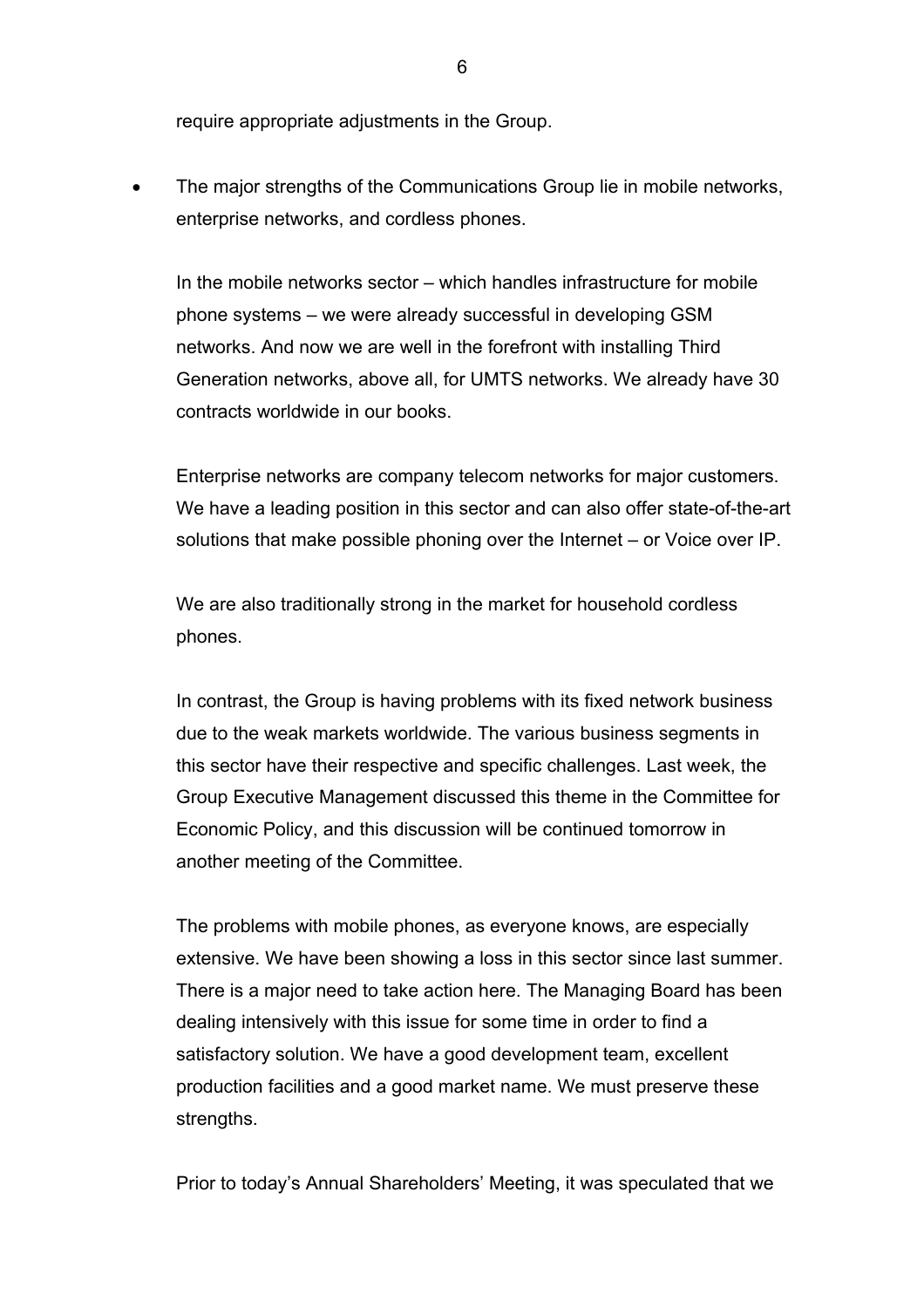would present a concrete solution for the mobile phone business here at the Meeting. That is not the case – or not yet the case. But it is naturally quite clear to us that there is a need for quick action here – and for a strategic reorientation. We have set a schedule that we – as you expect from us – will work out quickly but without undue haste. In all of the steps we take we will consider the responsibility to our customers as well as to our employees.

## **First quarter of fiscal 2005**

Ladies and gentlemen, early this morning we released the figures for the first quarter of fiscal 2005 – covering the period October 1 to December 31, 2004.

- New orders reached 21.5 billion euros, up five percent year-over-year. Sales were 18.2 billion euros and nearly level with the first quarter a year earlier. The upcoming billing of major projects in the next quarters will generate growth here.
- Net income rose 38% compared to the first quarter last year, reaching 1.0 billion euros. Our operating Groups again improved their performance and generated a pre-tax Group profit of over 1.4 billion euros.
- The company's workforce grew by 4,000 to 434,000. This growth was primarily attributable to consolidation effects and occurred in our operations outside of Germany. The company's domestic workforce remained stable.

At our annual press conference in November we were not yet in a position to provide an outlook for the full 2005 fiscal year. This was due to the fact that we hadn't yet approved a concrete budget for the new Communications Group, which generates around one-quarter of our company sales. The Managing Board has now made clear target agreements with the Group.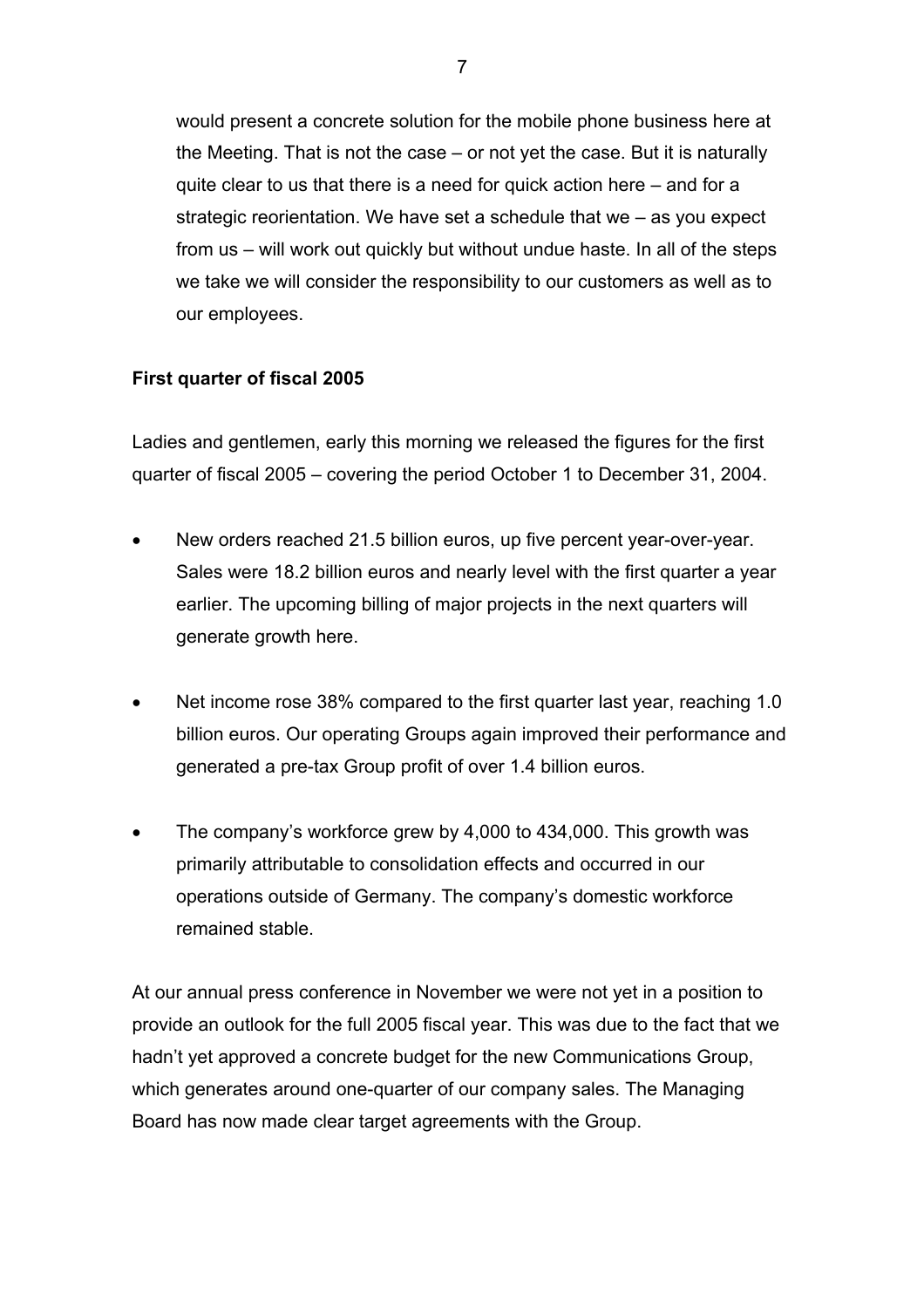And what can we say today?

- To begin with: The strongly profitable Groups are continuing on their successful paths.
- And next: We expect the Groups which have overcome their profit dips to continue making solid progress. This, by the way, also applies to our rail systems business, which is back in the black.
- The Information and Communications business area is a special case. I have already talked about the need for taking action here. The related impact on earnings cannot yet be calculated in detail.

On the bottom line, however, we see chances of improving our net income again – on a comparable basis – in the current fiscal year. At any rate, we are focusing all our efforts on achieving this. And we expect sales for the full year to show a bigger increase than last year. In certain cases, however, this depends on how the currency exchange rates develop.

## **Continuity and change**

Ladies and gentlemen, I said in my opening that the change in the company's top leadership is a suitable occasion to take a closer look at just what Siemens stands for. In addition to taking care of our daily business, we frequently ask ourselves what distinguishes Siemens, what makes it a special company, which fundamental and enduring values do we have, and where do we want to drive change. In other words, we ask how we can combine continuity and change. And this involves seven points:

- First: the composition of our business portfolio
- Second: the way in which we drive innovation
- Third: the way we work with our customers
- Fourth: our global presence
- Fifth: our employee orientation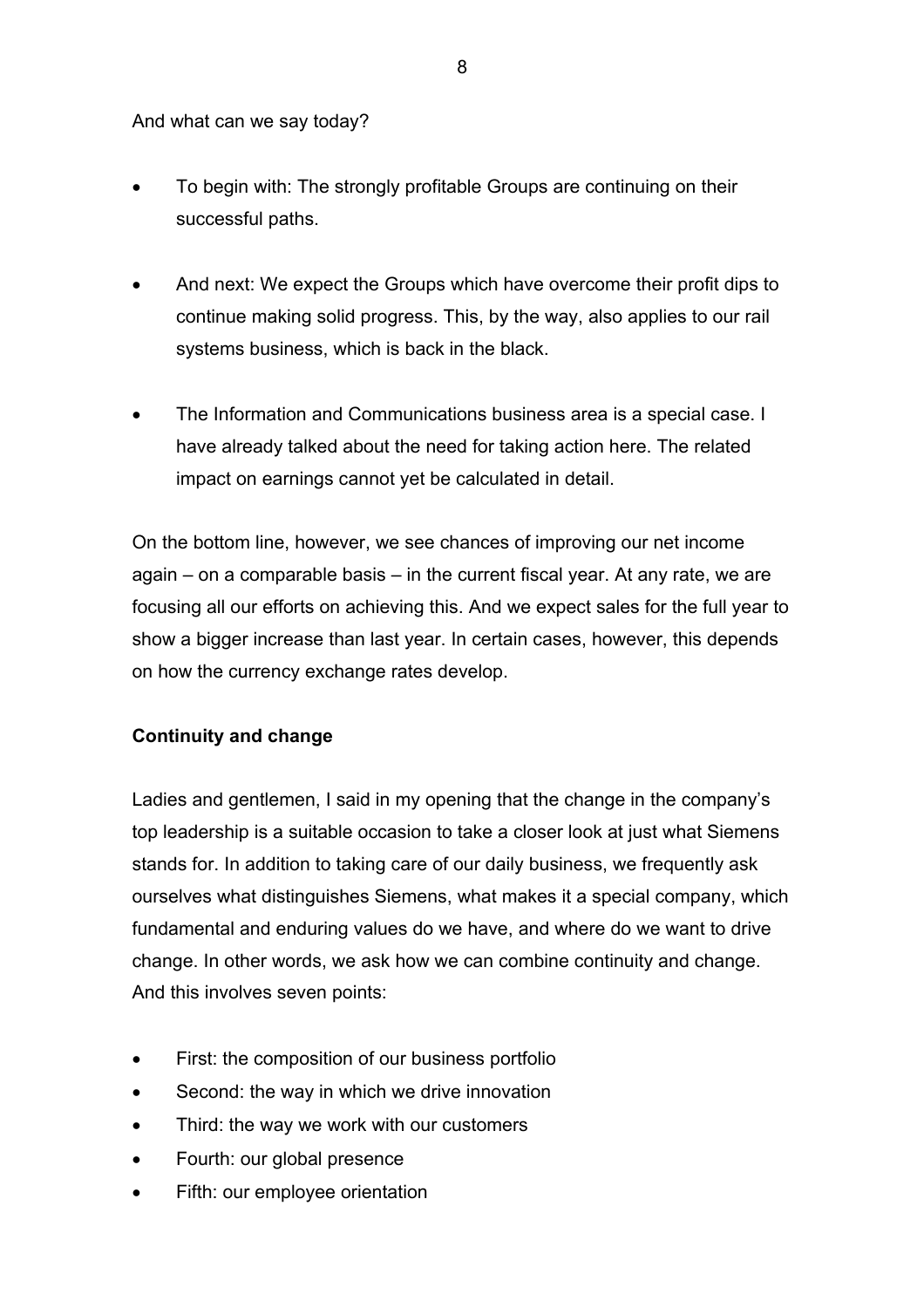- Sixth: our financial management
- And seventh: our position in society.

#### **Business portfolio**

As far as our business portfolio is concerned, we long ago decided to focus on the field of electrical engineering and electronics. In the earliest years of our history, the guiding principle was: "Only electrical engineering, but all of electrical engineering!" We have long since given up this ambition or claim to cover the entire field of electrical engineering, simply because of the sheer scope of the field today. But we continue to hold true to the old German saying "Cobbler, stick to your trade!" – and have no intentions of expanding our activities into completely unfamiliar territory.

Electrical engineering and electronics is a technologically demanding field. We continue to see enormous growth opportunities and attractive possibilities for entrepreneurial action. I don't want to rehash details of the discussion that took place largely in the late 90s. Back then, one advised us – or rather urgently recommended – that we "focus" only on specific segments within the field of electrical engineering and electronics and divest others or at least no longer invest in them. Medical engineering, automotive electronics, power generation and also Osram would have been affected.

Their recommendation was to concentrate completely on information and communications technology – which at the time seemed to be destined for endless growth. In the interest of our shareholders, we didn't follow this advice. Because we were convinced that it is always good to keep your eggs in more than one basket – in many different fields that are subject to different cycles. And we were also certain that we have a number of technical, sales and other synergies in our broad spectrum of activities that give us advantages over competitors who set everything on one card.

The New Economy bubble and hype quickly burst in 2001. And we know today that the collapse of this field was far more profound and enduring than originally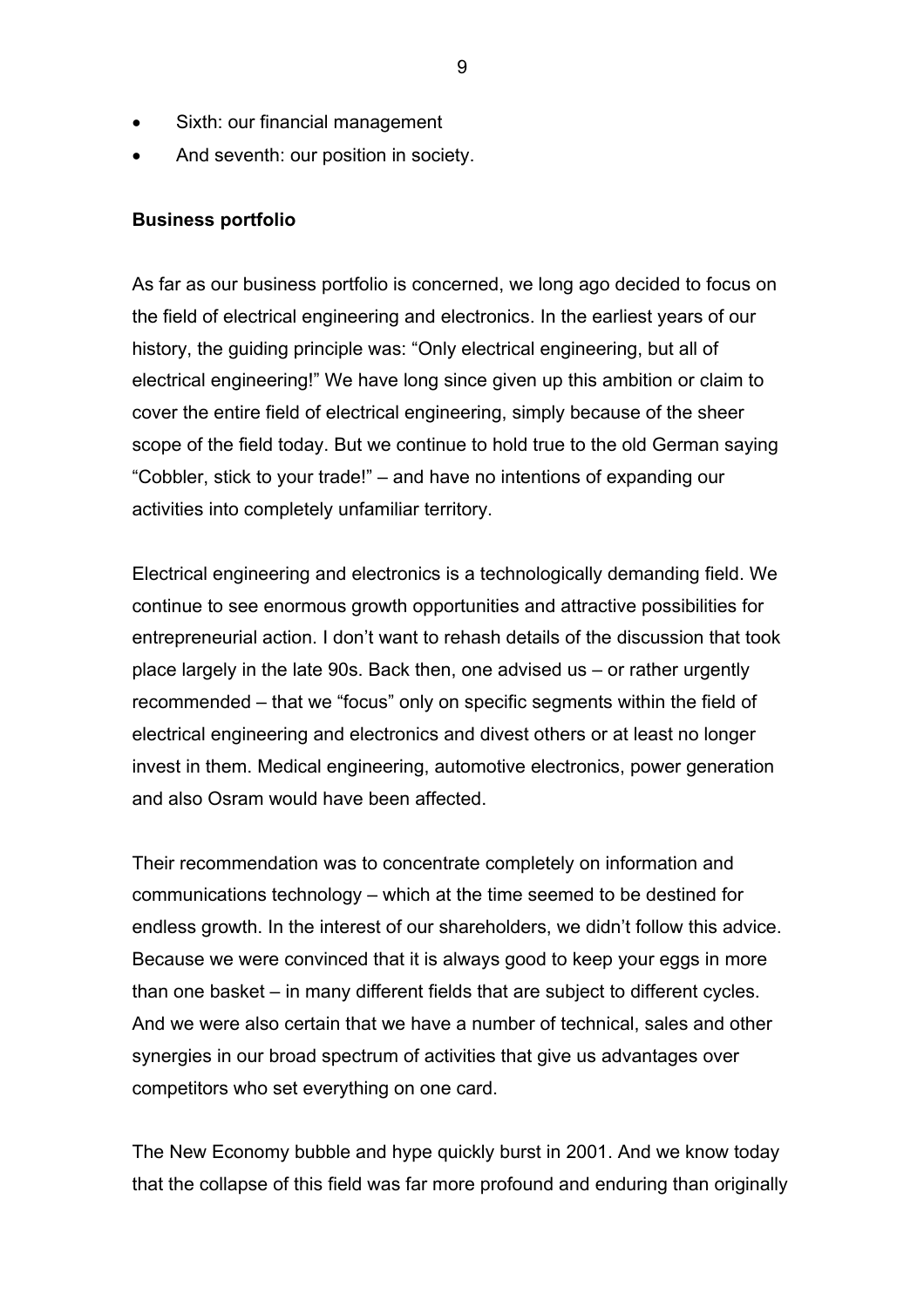feared. The massive structural changes in this field still haven't been mastered. All traditional telecommunication suppliers, and not only Siemens, are suffering from this situation. In contrast: Today we generate the largest share of our profits in those very businesses we were advised to give up.

Still, we do not see our business portfolio as static – and are certainly not dogmatic about it. We regard it as a living organism which we want to – and must – systematically prune and nurture. This is why, for example, we began to build up automotive electronics as a new business focal point in the late 80s. Today, Siemens VDO Automotive is our second largest Group and has gained an outstanding position in global competition.

We have also put our building technology business in a leading position, and the same is true for logistics systems. We have built up our service business. And we have invested in new growth fields such as water processing and wind power. Our strategy is to combine organic growth with strengthening through acquisitions.

But we also want to keep our reputation as a company that doesn't pay fantasy prices for a business. This also applies, by the way, to Austria's VA Technologie AG. We are firmly convinced that there are outstanding perspectives in the global markets for this company when its employees are integrated into the Siemens family. It wasn't easy for us to increase our takeover offer to 65 euros from 55 euros per share. But this proposal should quickly lead to a closing of the deal. It is in everyone's interest – and especially in the interest of VA Tech – to clarify the situation as quickly as possible.

Acquisitions are one option. And we will continue with such moves. But we can also let go of a business and exit from activities when there are good reasons. The components Groups – later Infineon and Epcos – are the most prominent examples of this solution. We also continually check to see where we are strong enough to proceed alone or where we must take a new strategic orientation. Good examples here are our joint ventures with Fujitsu in the computer sector, with Framatome in the field of nuclear power generation, or with Voith in the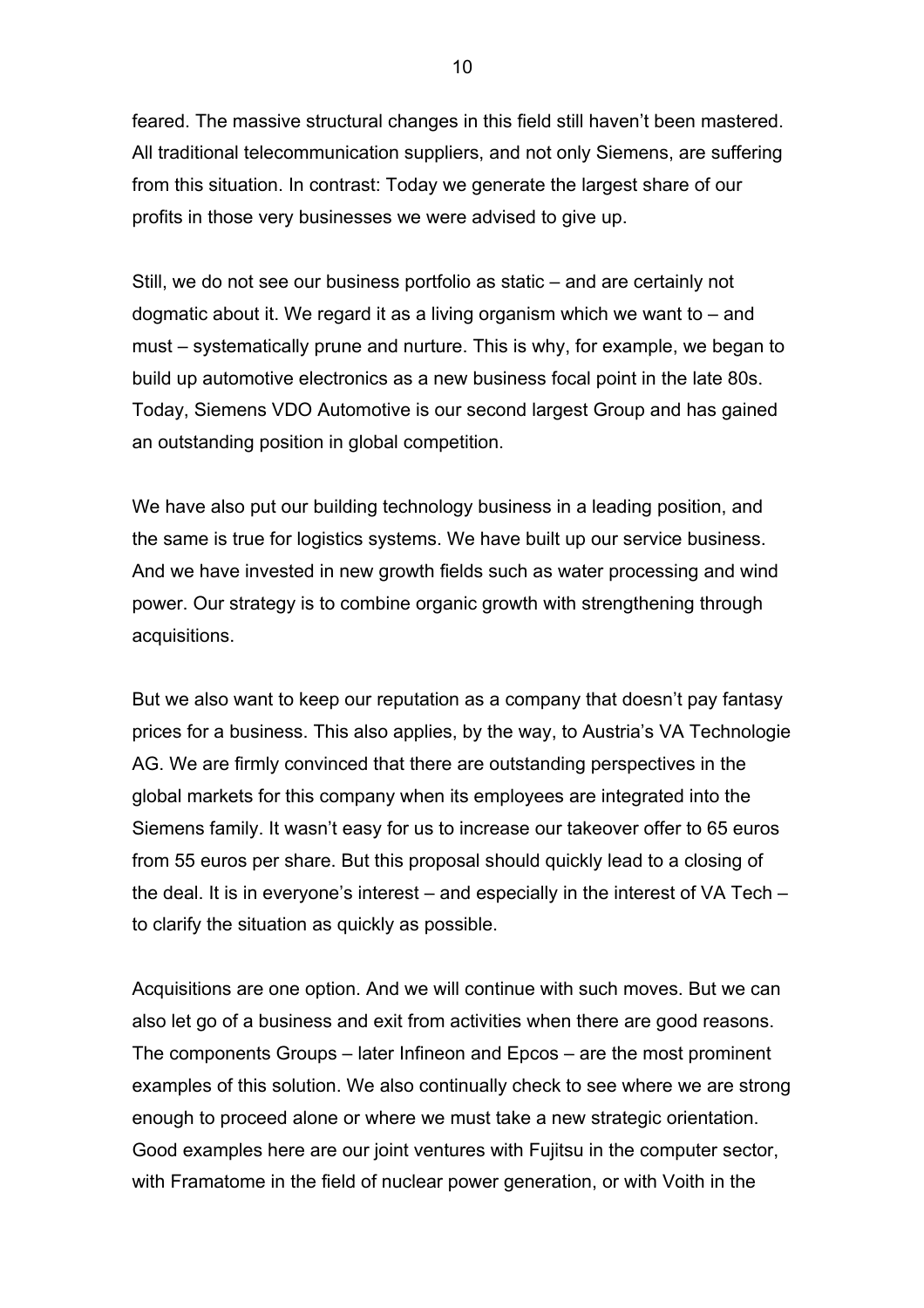hydro power generation sector. We have no fundamental problems when, in one or the other case, Siemens does not hold the majority stake in such ventures. And I can imagine there will be further such examples in the future.

### **The power of innovation**

The second point is our power of innovation. Innovation was in the cradle of our company and has been the foundation for our success over generations. It is our lifeblood. I can underscore this by pointing out that our corporate-level research activities will be celebrating their centennial in 2005. Back in 1905, chemist Werner Bolton, the inventor of the first incandescent lamp using a metallic filament (the so-called tantalum lamp), was named director of the first central laboratory of Siemens & Halske – the forerunner of our Corporate Technology department headed by Professor Weyrich.

As I said, Siemens operates in a technically demanding field. And a key success factor is the ability to get to market fastest with a solution that gives customers competitive advantages through new technologies.

When we began in the early 90s to deal with the consequences of the deregulation of our markets, the privatization of our customers, and globalization, the theme of accelerating innovation also stood in the forefront. It was one of the pillars in our original *top* program in 1993. Even then, we were performing well in this area and were reporting somewhat over 2,000 inventions a year.

Yet despite this, we launched a comprehensive innovation offensive. And today I can say it has led to remarkable results. In the past fiscal year, we generated some 8,200 invention reports and applied for patents for two-thirds of them.

We hold leading positions in patent statistics. This is also true, by the way, for the U.S., where we number among the Top Ten. And last year we received more patents in the U.S. than our most prominent competitor, which is at home there. Overall, we hold 48,000 patents today, an impressive number. And we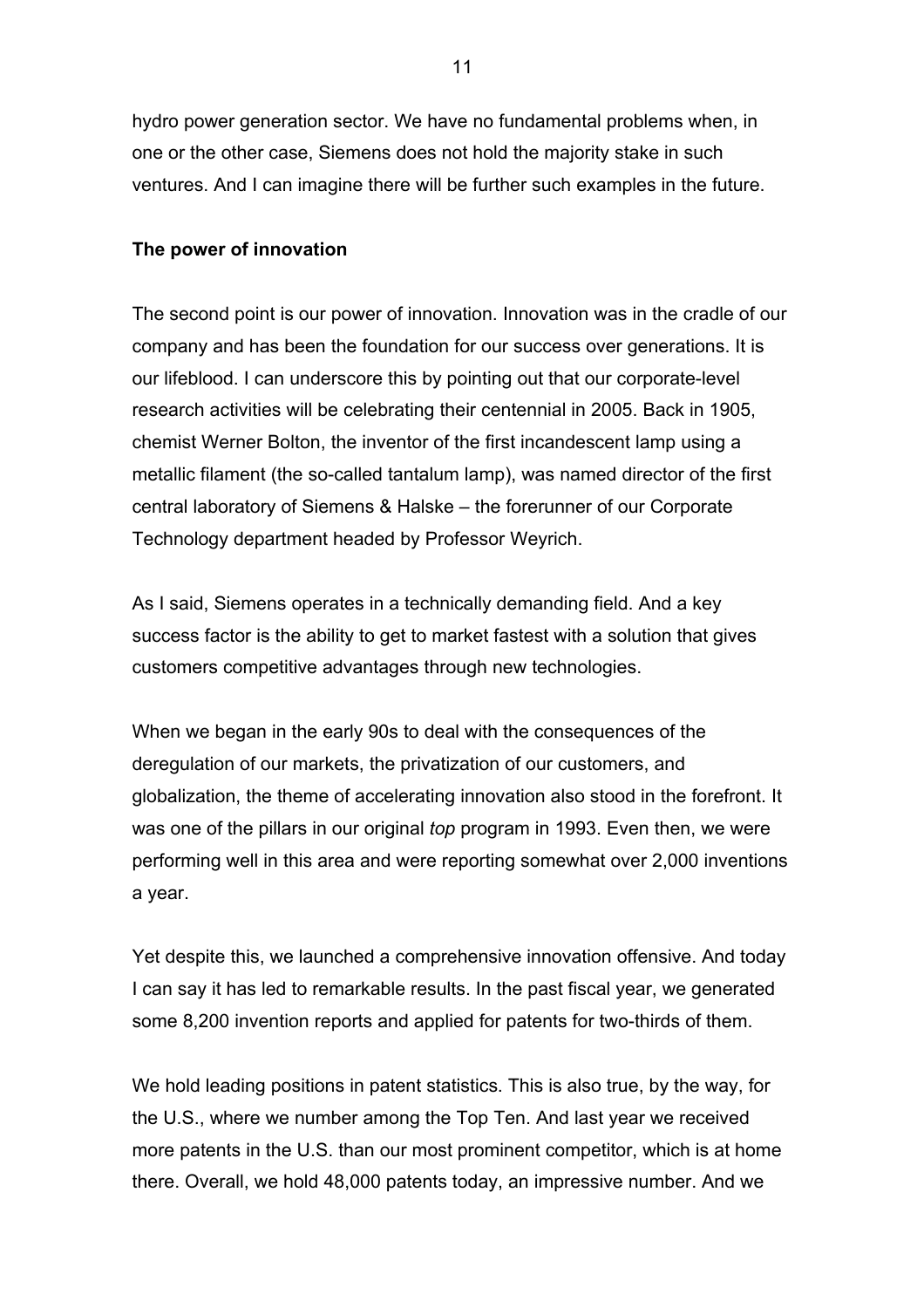not only stress the quantity, but also the quality of our patents, which we utilize to seize new market opportunities.

Innovation is one of the three programs of the Siemens Management System which we have been employing since last year to focus and advance our activities. We are developing trendsetting technologies and defining platform strategies even more systematically than in the past in order to create cross-Group synergies. And just to make sure this all doesn't sound too abstract, let me briefly cite a few examples from the catalog of innovation successes at Siemens:

As everyone knows, our medical engineering is especially innovative. Experts know, for example, that our Somatom Sensation 64 is the world's fastest and most precise computed tomography system on the market. The images of the body's interior produced by this system are truly impressive. And our Magnetom Avanto Tim full-body-scanning tomography system last week won the Innovation Prize of German Business in the large company category. And of course we weren't just helped to this success by the images that swimmer Hannah Stockbauer provided as an "imaging object."

Our colleagues naturally are also quite proud of the German Future Prize that the German President presented to a team in which Dr. Gumbrecht from Siemens Corporate Technology was a member. The prize winner was the quicklab project – a molecular diagnostic system the size of a credit card. It will be brought to market by our Medical Solutions Group. Using it, doctors will be able to quickly and reliably distinguish between, say, a harmless cold and a dangerous flu virus. We have prepared a small display here in the Olympic Hall so you can take a closer look at this product.

• Our Information and Communications business area is especially research-intensive. I'd like to cite HiPath OpenScape as just one example of the many innovations in this field. OpenScape provides the basis for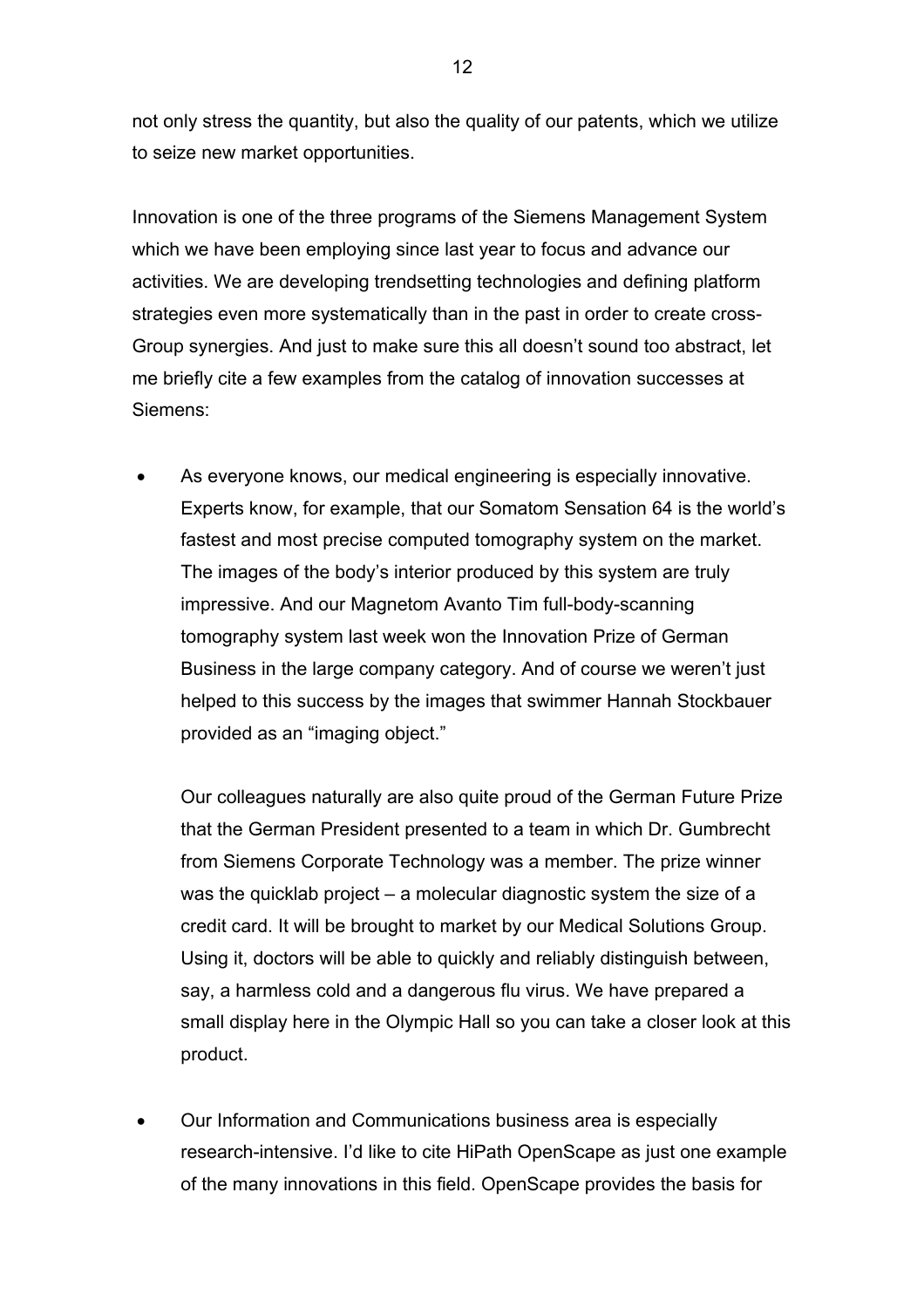converging fixed networks, mobile networks and the Internet for all enterprise phone system users. It integrates various terminals – like fixednetwork telephones, mobile phones, e-mail devices and fax machines – and their respective transmission technologies, even, if wished, this equipment is from different manufacturers.

OpenScape was developed by an international project team comprised of Siemens employees in Germany, Switzerland, the UK and the U.S., and is now being piloted in more than 80 companies around the world.

I'd also like to point out the pacesetting role our Automation and Control, and Power business areas are playing in the application of remote diagnosis and maintenance, or what we call remote services. Using such systems, Siemens experts can access via computer the real-time operating data of our customers' plants – such as the control rooms of power plants – regardless of where these plants are located in the world. This enables us to spot operational disturbances quickly and without major effort – in real time – and take care of them.

There are naturally a great many examples from our other businesses, such as railway systems, automotive electronics and lighting – i.e. Osram. These are all highly innovative Siemens Groups. But my time is limited, and I'll have to leave it at these few examples.

Our strong focus on innovation embodies the idea of continuity at Siemens. Yet change is also part of innovation: We must continually accelerate the pace of our innovation processes. We must pick up and understand signals from the market faster than ever before – signals that indicate where promising innovation fields are opening up. And we must integrate the innovative ideas of foreign cultures more closely than before into our global network of innovation.

Siemens has more than 45,000 employees working in R&D worldwide today, and highly effective research and development centers – primarily in Germany, the U.S. and the UK. As part of our internationalization strategy, we are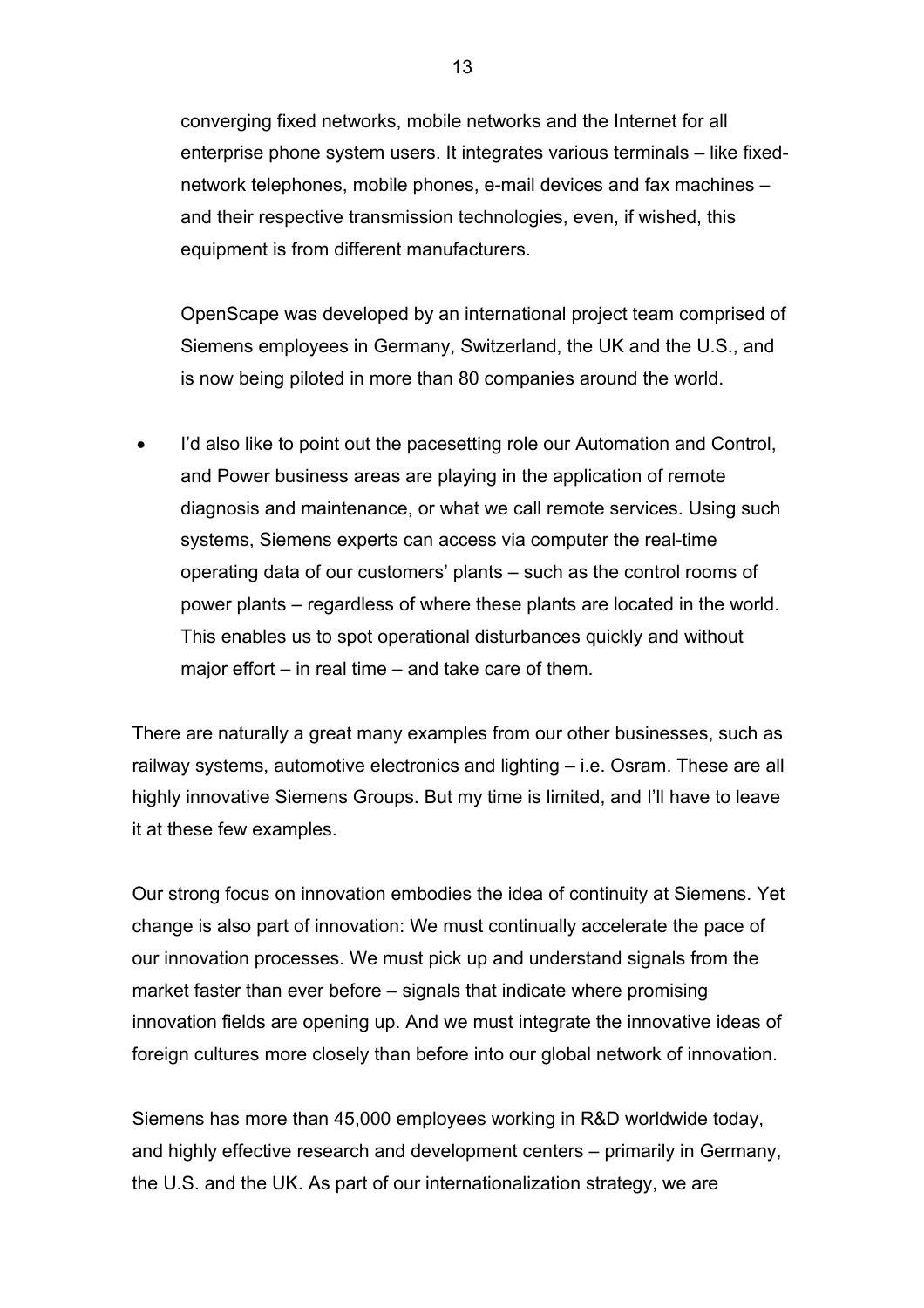currently building up R&D centers in China, India and Russia. And here, too, I want to stress that these moves do not weaken our commitment to Germany. We are supplementing our domestic competencies with those we find outside our own country. Our vision is to have the best and brightest from every culture. Only then can we create advantages for our customers everywhere in the world.

Innovation – and this is one of my deep personal convictions – is something that concerns our entire country. Germany will find its way back to its traditional and well-earned strength only if we create a different climate. A climate in which biotechnology and gene technology are not banned, in which nuclear technology can reassume its indispensable role, and in which the Conference of Cultural Ministers focuses on necessary reforms in our education system, and not on the spelling reform.

#### **Customer focus**

Back to my third point: customer focus. It is part of our tradition to see our customers as partners. Partners who gain something from working with us. Partners who can depend on us. This is continuity.

Change here is that we want to make even greater efforts to understand our customers better. In a sense, we must get inside our customers' heads and define their wishes and needs – if possible even before they are able to do so. This is particularly true for the development of future-oriented products which incorporate the wishes of our customers from the very outset.

We have launched a special approach to customer focus with our Siemens One initiative. In the framework of this initiative, our operating Groups put one face to a customer in important customer segments. This is being done, for example, for hospitals, sports venues, hotels and specific industry sectors.

The basic idea is simple but convincing: A hospital, for instance, needs not only excellent medical equipment, but state-of-the-art information and communications systems, intelligent building technologies, reliable power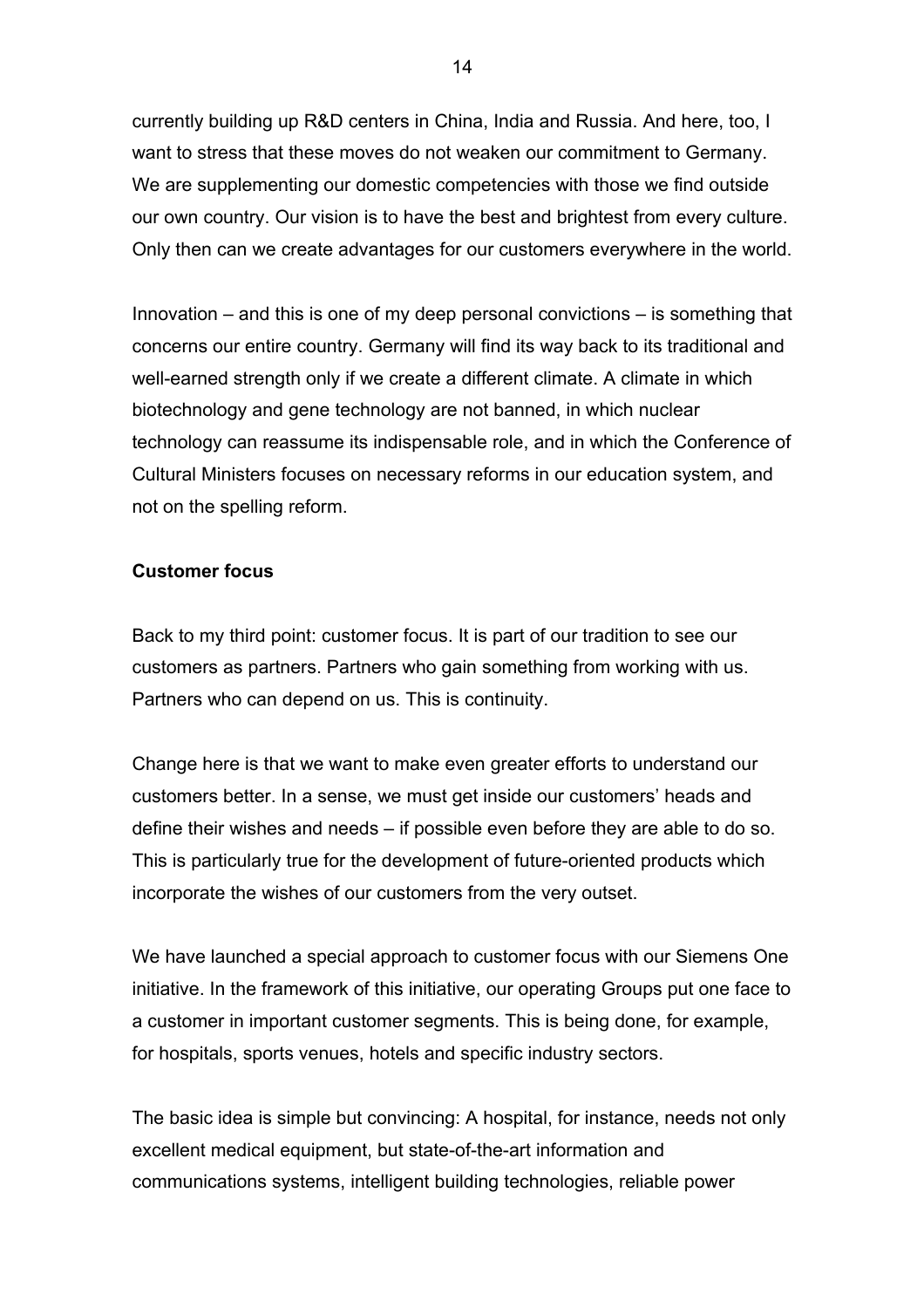supplies and innovative lighting solutions. We can offer all of this in a single package, and often combine this with financing and facility operation. The Group with the closest contact with the customers – in the case of a hospital it would naturally be Medical Solutions – opens the door to the other Groups and makes certain that they also can offer their services.

In the meantime, we have established Siemens One organizations in 40 regions. In addition, we have set up a Siemens One unit in our Corporate Development department at headquarters. This unit reports directly to the CEO. The new team helps the Groups and Regional Companies develop their own local organizations and makes certain that, in cross-Group business, customers get the optimal solution.

#### **Global presence**

Siemens, ladies and gentlemen, has stood for international orientation – our next point – from the very beginning. As early as the end of the 19<sup>th</sup> century, our operations in St. Petersburg and London were bigger in volume than the activities conducted by the parent company in Berlin. Today, around 80 percent of our sales are generated by customers outside of Germany. It is a fundamental principle of our company philosophy to be close to our customers everywhere in the world.

Internationality is part of our birthright. But true global presence means far more than just having a worldwide sales organization. It requires that all parts of the value chain be globally networked: research and development – which I have already discussed – procurement, manufacturing and maintenance and services. The sweeping changes in the world's geopolitical makeup that began in the late 80s opened up new possibilities for further expanding our global reach.

The development in China, for example, is one good example. The country began its transformation twenty years ago and passed a milestone with its accession to the World Trade Organization. China is not only the world's most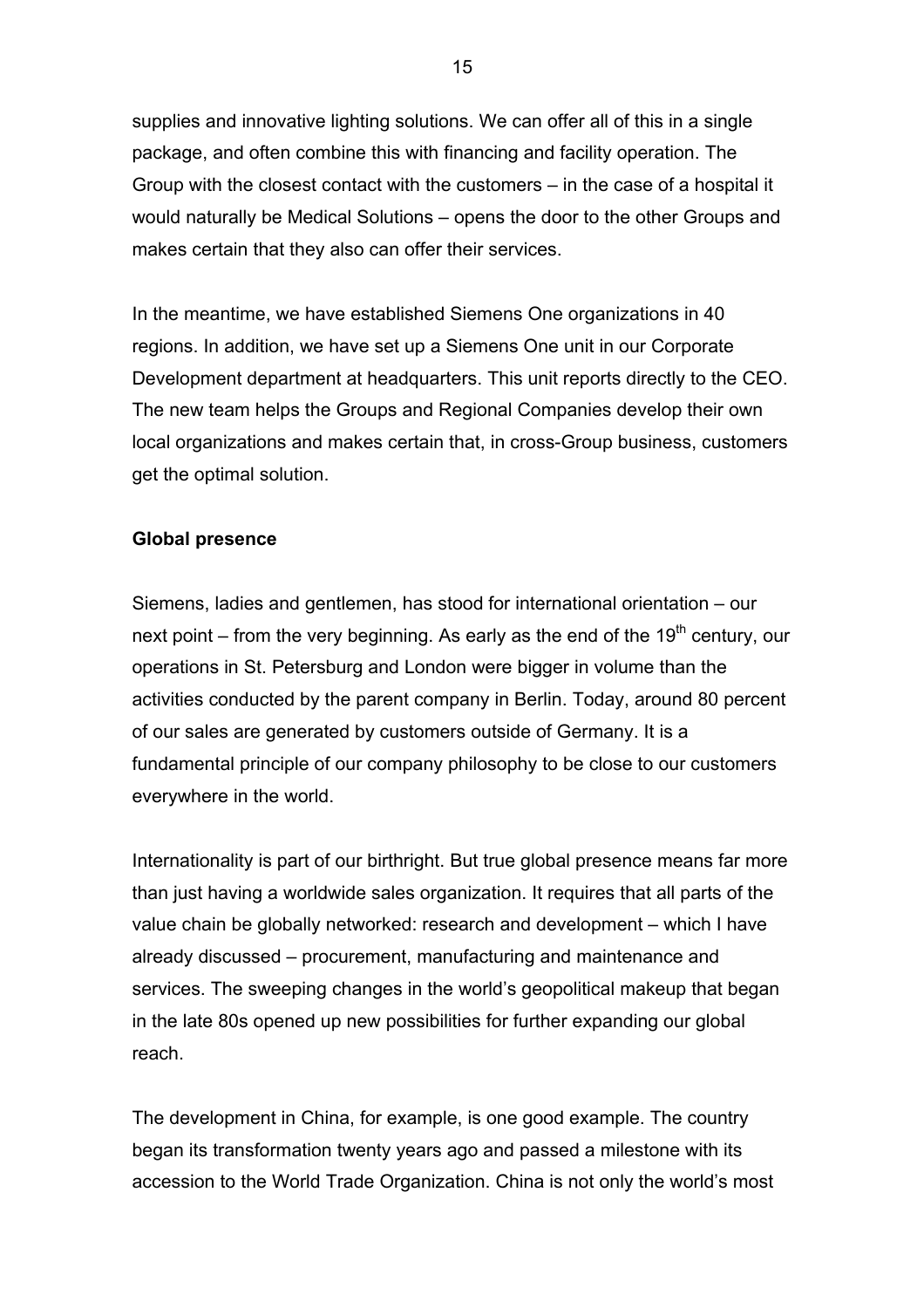dynamic market at present, but is assuming ever greater importance as a location for research and development, for manufacturing and services, as well as for the procurement of materials and primary products.

There are often public discussions about the economic risks of doing business in China. But I have visited the country regularly over the years and can only repeat my firm conviction: The risk of not being in China is greater than the risk of doing business in the country. In recent years, we have invested around one billion euros in China. Over 30,000 Chinese work for us in the country. We have a business volume of roughly four billion euros. And most important: We are profitable.

This is also true for India, where we generate a business volume of approximately one billion euros and have nearly 10,000 employees. We have launched a growth initiative here as well, and are making solid progress.

New opportunities are also opening up in Russia. We are currently working to give the company a bigger and stronger footprint in this growing market. And this also increasingly involves having our own local value added.

Fundamental changes have taken place in particular in the countries of Central, Eastern and Southeastern Europe. As a result of the eastward expansion of the European Union, our opportunities in the region are now especially promising. We have utilized these opportunities effectively to date. And in the future our activities in the region will grow even more, under the umbrella of Austria's VA Tech.

All in all, one can say that the global map and its specific regional strengths look completely different than they did a few years ago. We must take this fact into account and secure our true globality.

Naturally every job in Germany is also important to us. We are fighting for them. I find it encouraging that there seems to be a trend toward allowing and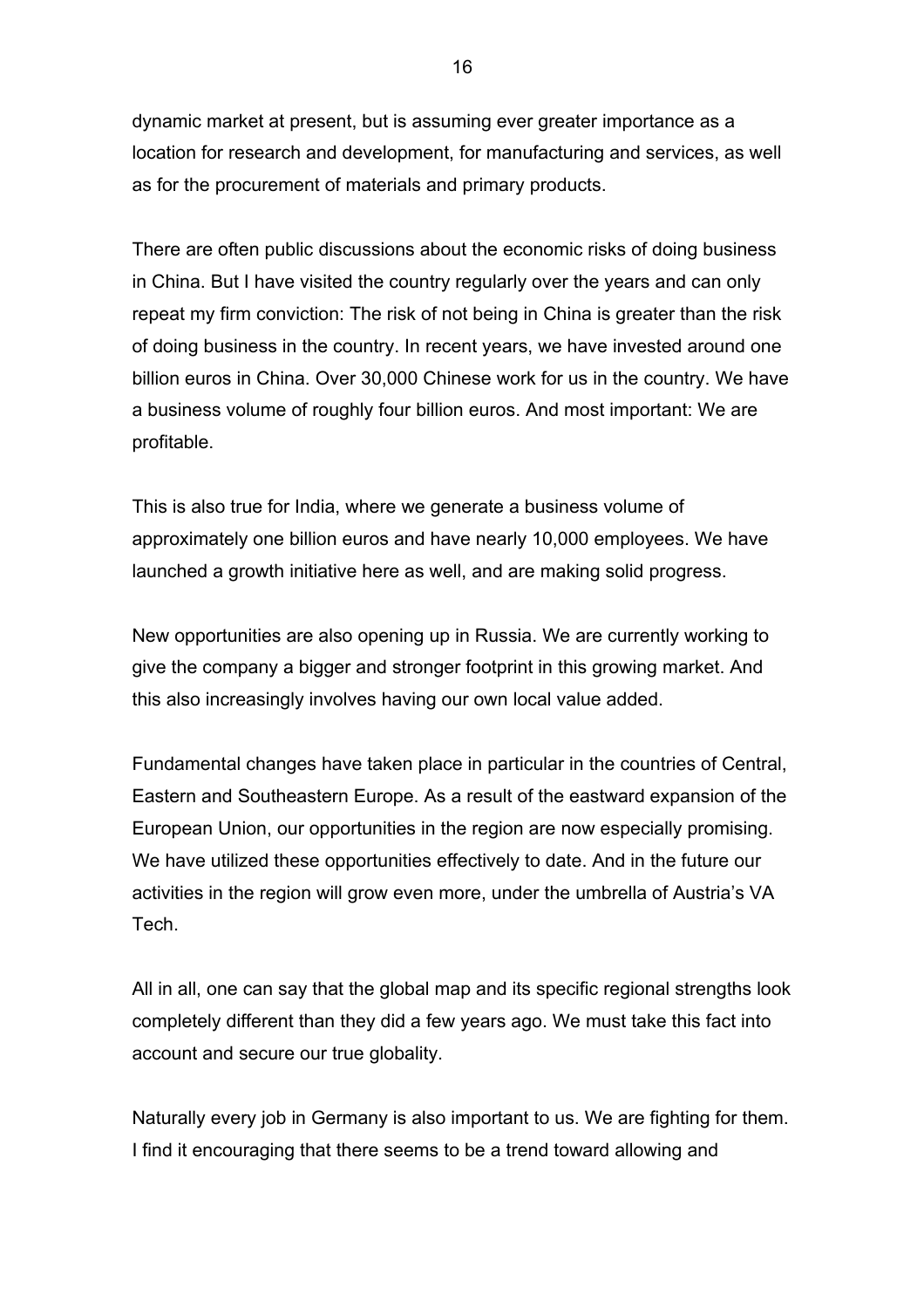accepting flexible, location-specific solutions in the country – and for differentiating among manufacturing, sales and service activities.

### **Employee orientation**

This brings me to my next point: employee orientation. And this, too, has a long tradition at Siemens. But the answer to what employee orientation means in concrete terms, and how the concept can be filled with life, has changed over time.

Today, employee orientation includes, above all, good education and training – and at every level of the hierarchy. Learning – throughout an entire professional career – is just as important for skilled workers as for managers. That was always the case, but the contents have in the meantime changed. This applies to the new career profiles for skilled workers as well as to the management tools made available to our managers.

Reflecting these changes, we have introduced a process to orient – and continually adapt – our training and continuing education contents to themes that are vitally important for the company. In the course of doing so, there were misunderstandings. So let me say once again: This is not about a reduction in our offerings, but about ensuring greater efficiency in our continuing education measures – also, and especially, in the interest of our employees.

Employee orientation long since also includes procedures for the targeted and systematic development of high potentials. Our annual employee dialogues and management reviews have created a good basis for this. We introduced the system of management reviews seven years ago. In this procedure, the CEO and the head of Corporate Personnel meet with the Group Presidents and heads of the Regional Companies and systematically check to see if there is a sufficient number of high potential candidates for a generation change in key functions. The names of the high potentials are then compiled and designated for special development programs, and the individuals are subsequently coached in their further development.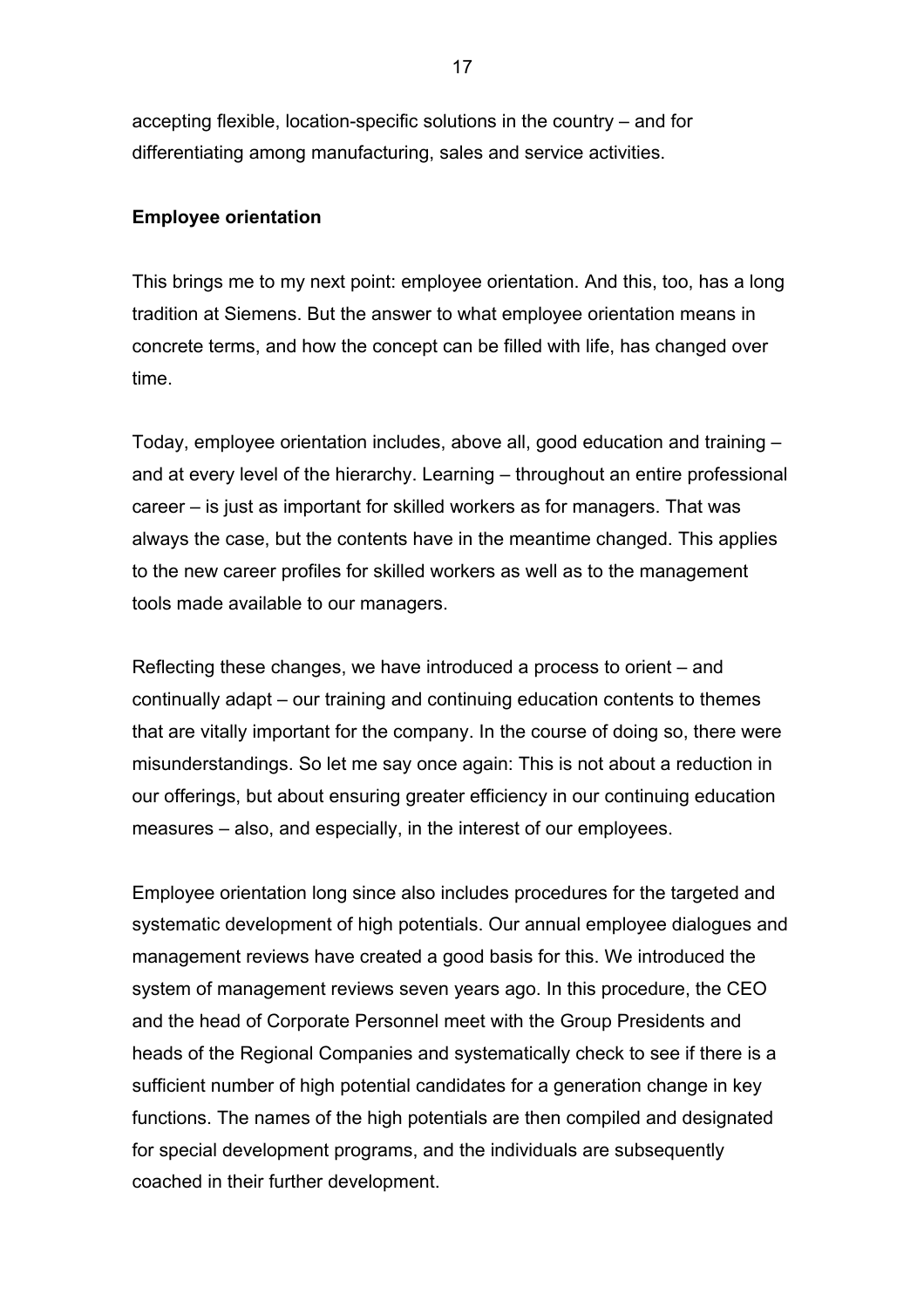Mr. Kleinfeld will also make this job one of his personal priorities, as he has already announced. He will place special emphasis on making sure we identify our high potentials at the earliest age possible – and quickly follow through with their development.

Employee orientation in a global company naturally has a multicultural character. Our worldwide networking functions only if we understand and accept cultural differences. Only if we learn to utilize and integrate the strengths of all cultures. And only if we also further internationalize our cross-Regional management team. We have made notable progress here in recent years, especially in our Regional Companies. But we must continue on this course.

### **Financial management**

There will be no change in our strong commitment to responsible financial management. Financial solidity – the sixth point – is the basis for our enduring success over one-and-a-half centuries.

Yet even if there must be no change in the fundamental principles behind our conservative financial management, there are continual changes in the way we work or in the individual instruments we use. In the latter half of the 90s, we introduced the principle of Economic Value Added. This move gave us new possibilities for more effectively controlling and guiding the company. And we also reaped praise from the capital markets.

We have also changed our internal controlling systems. We welcome the corporate governance discussion which has made solid progress in recent years, thanks to the efforts of Mr. Cromme. And we, too, are convinced of the importance of developing and implementing systems for responsible and transparent company management and controls. Mr. Baumann has already pointed out that we take this very seriously.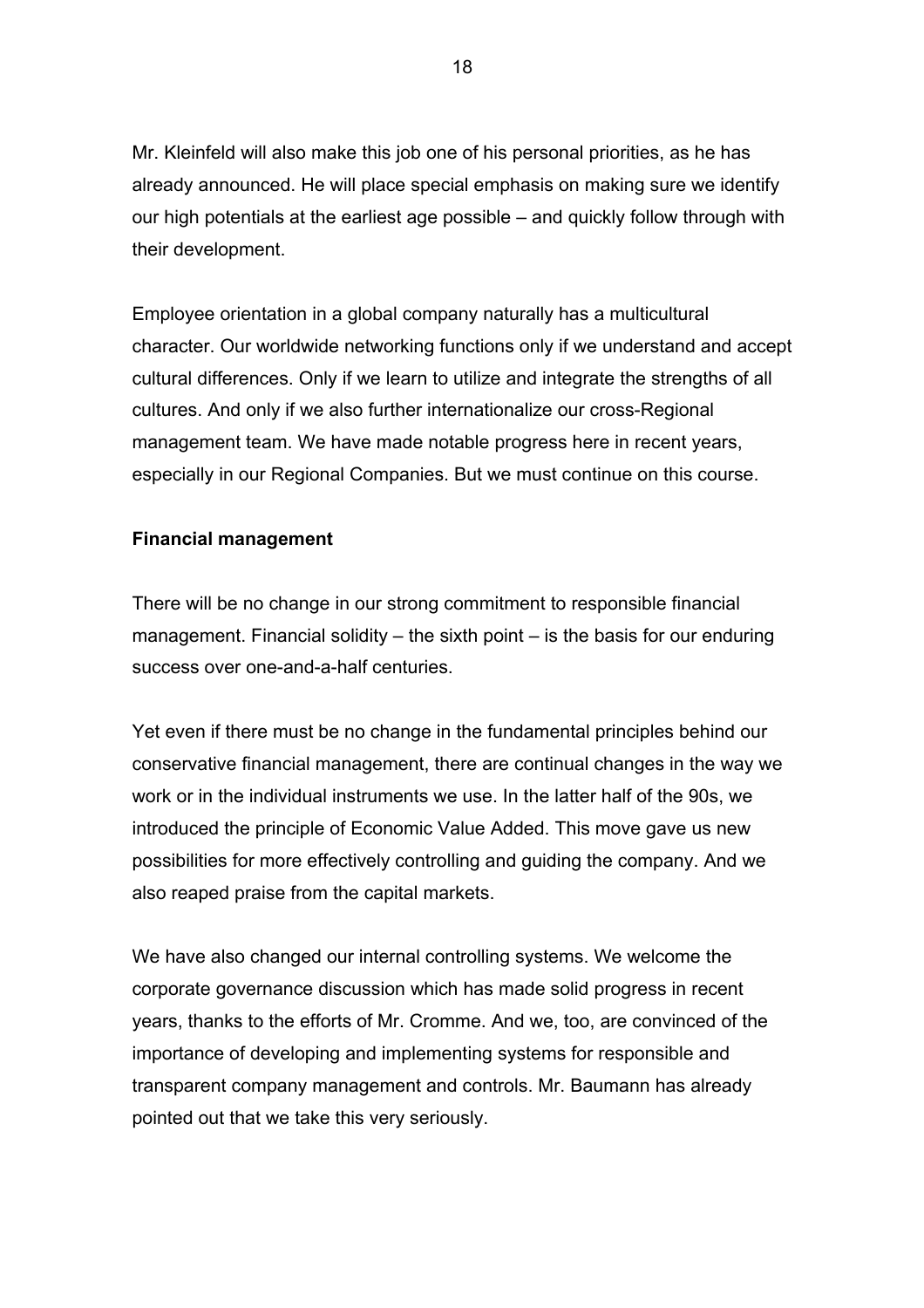Since Siemens is also listed on the New York Stock Exchange, we are subject to specific American capital market laws and the regulations of the U.S. Securities and Exchange Commission, which controls the American stock markets. Since the Sarbanes-Oxley Act was passed in July 2002, numerous changes have been made in corporate governance regulations that also affect us. We basically have no problems with this development. But I want to say quite openly that I sometimes ask myself if we haven't gone too far – seeing the increase in bureaucracy and the associated financial burdens.

#### **Social responsibility**

Financial solidity and corporate governance – and this is my final point – also have something to do with social responsibility. In the narrower sense, it is all about correct behavior. It means, for example, strict adherence to our Business Conduct Guidelines – at corporate headquarters, in all operating units, and in all Regional Companies. I must admit that I am not entirely satisfied with our record when looking back over my years as CEO.

There were incidents and occurrences – thank God only a few – in which employees quite clearly acted against our regulations. Apparently it is rather difficult in such a large company to make certain that every last individual knows what damage he or she can cause to the company or him- or herself by violating our codes. The top management and I fully agree that we will never relent in our efforts to rid the company of such practices.

We also believe it is especially important to be considered a "good neighbor" wherever we operate throughout the world. One concrete example of this social commitment, I believe, is our response to the tsunami catastrophe in South and Southeast Asia. We quickly responded on two levels:

• On the one hand, we have appealed to our employees around the world to make personal donations. They can be made to special accounts we set up in the U.S. and Germany under the proven administration of the Siemens Caring Hands Organization. And we have pledged to match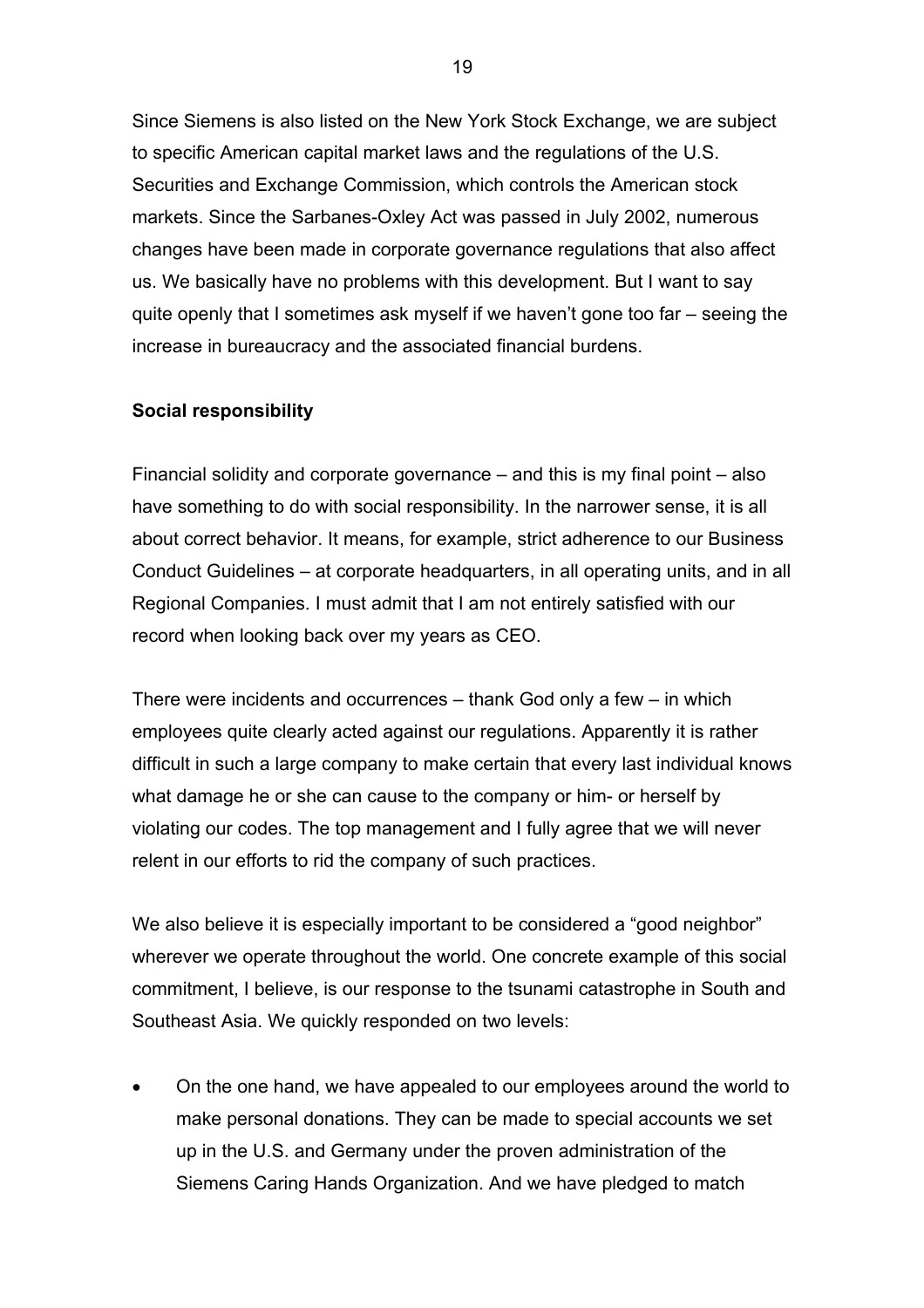every employee donation. These funds are earmarked for concrete projects in India, Sri Lanka, Thailand, Indonesia and Malaysia.

• On the other hand – and this is even more important for me – I would like to point out the personal help given – and still being provided – locally by our employees in the various countries. With the technical support of Siemens experts, the afflicted countries have begun to rebuild their destroyed infrastructure – electricity, water supplies and telecommunications. In addition, we have supplied medical equipment to hospitals as well as to facilities operated by the German armed forces.

The cash donations and donations in kind already total nearly three million euros. And the sum is growing day by day.

In my position as Chairman of the Asia-Pacific Committee for German Business, I have proposed that we establish Public Private Partnerships in order to mobilize locally available competencies and the capacities of German business – working together with the local ambassadors and consulates – for restoring infrastructure and rebuilding the region.

One of the advantages of global companies like Siemens is being right on the spot. We don't need to send out advance commandos to find out where a water supply system must be repaired, electricity is needed, hospitals have to be renovated, or schools and other educational institutions or orphanages need support. We are already there. And perhaps this kind of assistance will also help us convince critics and opponents of globalization that it also has a very human face if it is properly practiced.

I believe social responsibility also means that employees should be available to serve public offices. I myself served 18 years on the City Council of Erlangen. And I am convinced that it helps society when business know-how is available and used in communal bodies, in state parliaments and also in the German **Parliament**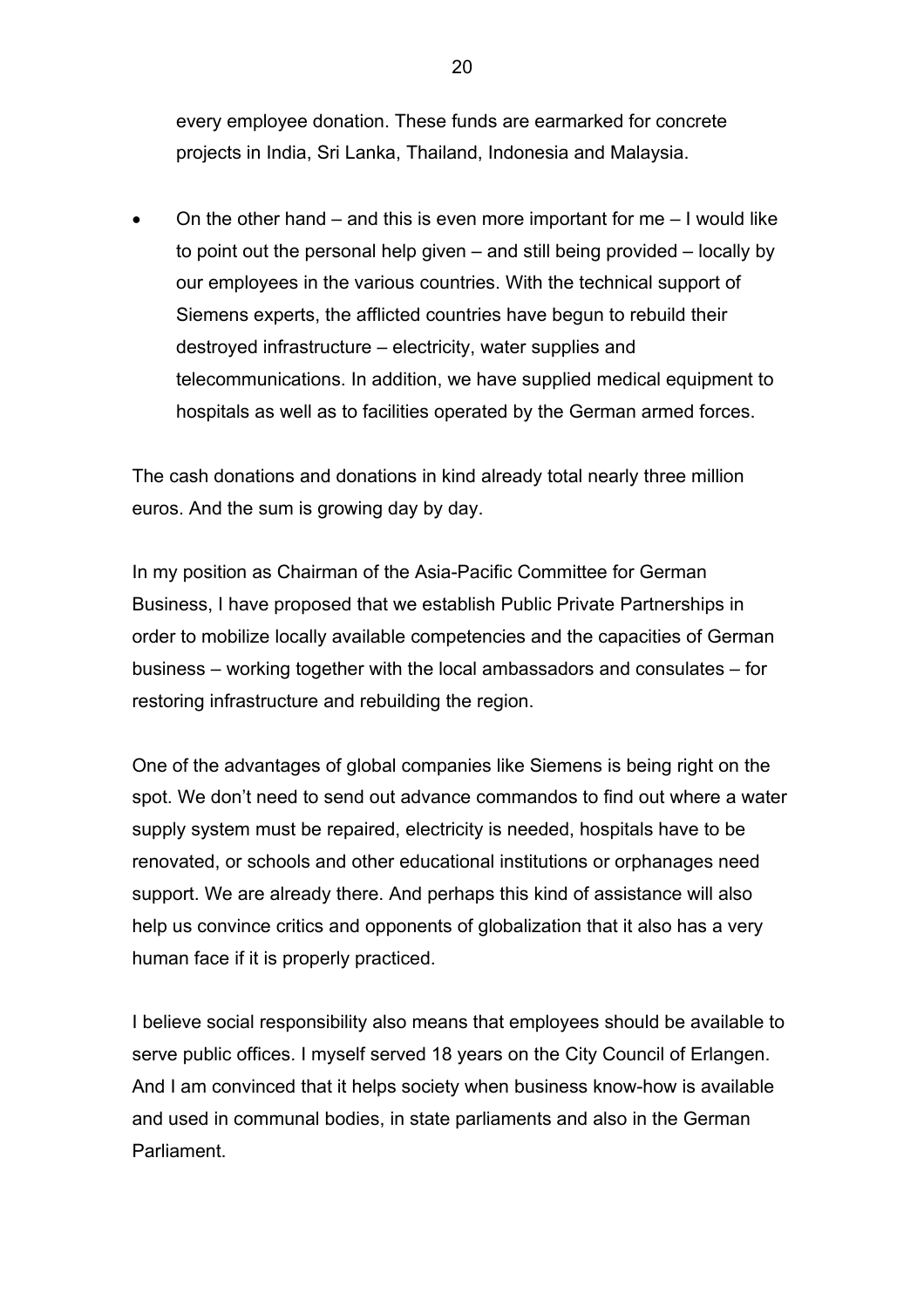It is important, naturally, to have complete transparency here – regarding both the fact that someone is associated with a company and whether he or she continues to draw a salary from that company. For me, the latter can be accepted if the person still does work for the company in the framework of a part-time contract.

Some 400 public servants in Germany currently come from Siemens. By far the majority of them serve in communal offices on an honorary basis. They do so primarily in their free time. And we are happy to give them the necessary freedom of action – such as through flexible working time. Twelve individuals have taken over full-time public jobs, including one in the German Parliament, four in state parliaments, and seven as full-time mayors. The contracts of all twelve with Siemens are currently suspended.

And in the future as well – we will continue to encourage our employees to take on political positions.

#### **Summary**

Ladies and gentlemen, in closing let me sum up the current status of our company and, above all, on what is to be done:

- First: The measures for permanently securing the future of our activities in the Information and Communications business area naturally have top priority.
- Second: The former troubled Groups have achieved their turnarounds and must rigorously continue on their course toward their margin targets. We have given them the necessary tools – as part of our *top*<sup>+</sup> company programs in the framework of the Siemens Management System – to achieve this.
- Third: The majority of our Groups are in outstanding shape. Thanks to *top+* , they have achieved a level of operational excellence. These Groups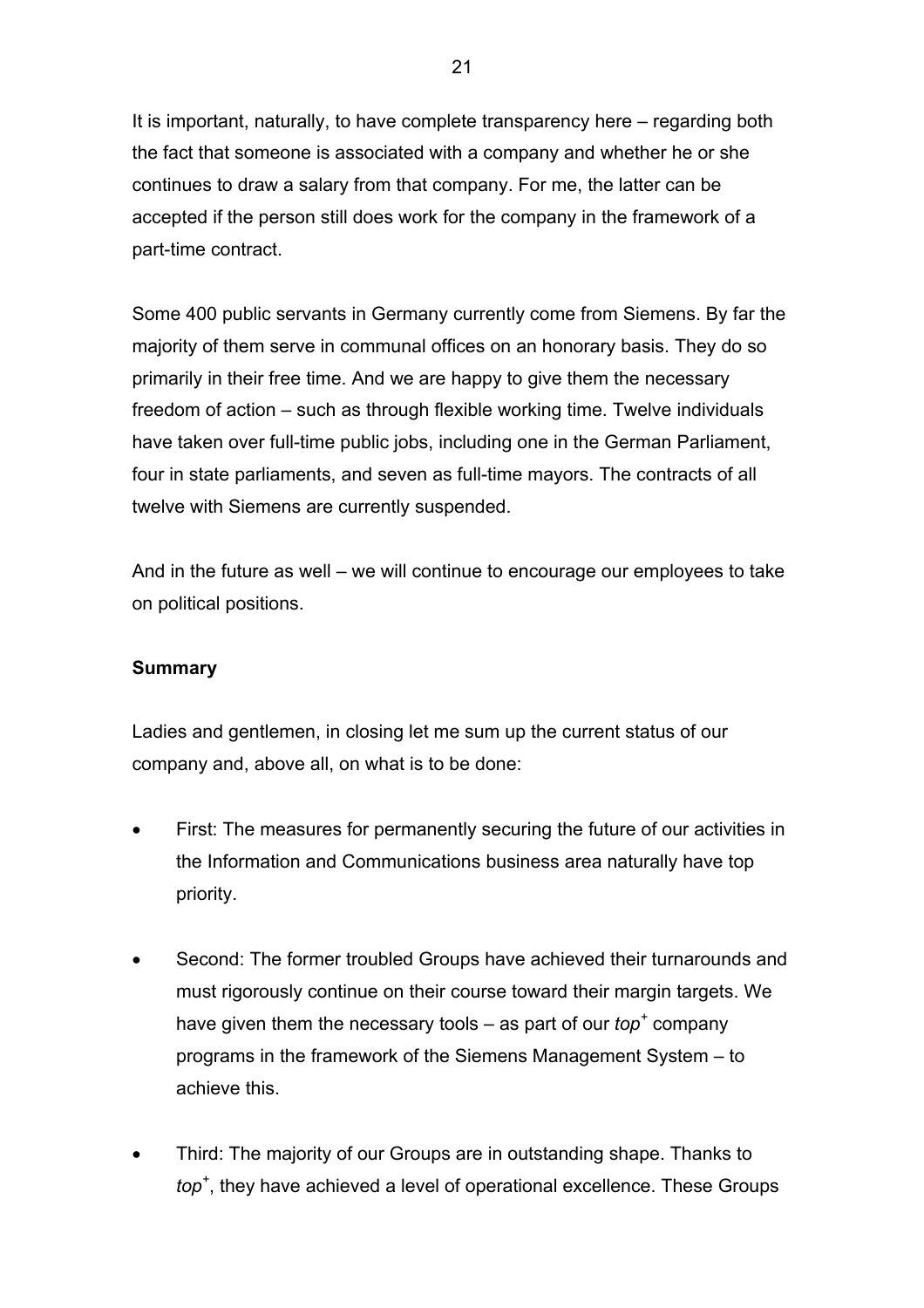are working on further reinforcing and permanently securing their strong positions.

- Fourth: We are heavily emphasizing growth. "Profit and growth" remains our current directive. This includes organic growth based on our own strengths, which is our preference. But there must also be further acquisitions in new and attractive growth fields. The continued development of our business portfolio will remain one of our most important tasks.
- And fifth: Another high priority on our list is the permanent work on the quality of our management. Leadership excellence is one key to success. Our top management worldwide already has a remarkable potential that we can be proud of. Identifying young people who are suited and prepared to seize and develop their potential and then grow into the top management with our support – is a personal commitment of the CEO, and the most important and satisfying of all.

## **Thanks**

Ladies and gentlemen, I began my remarks today by saying I would be giving my last accounting as President and CEO at a Siemens Annual Shareholders' Meeting. It doesn't take any special powers of clairvoyance to predict that, by late this afternoon or early this evening when the voting takes place, only a fraction of the shareholders will still be present. That's why I'd like to say thanks now.

First, to Mr. Baumann for the close and trusting work together in the seven years that he served as Chairman of the Supervisory Board, and in the many years before in his function as Chief Financial Officer of Siemens. He gave the Managing Board the freedom of action it needed in order to meet its operational and strategic responsibilities. As an expert in our highly complex company, he was especially qualified to do what is demanded of a Supervisory Board Chairman – namely supervising and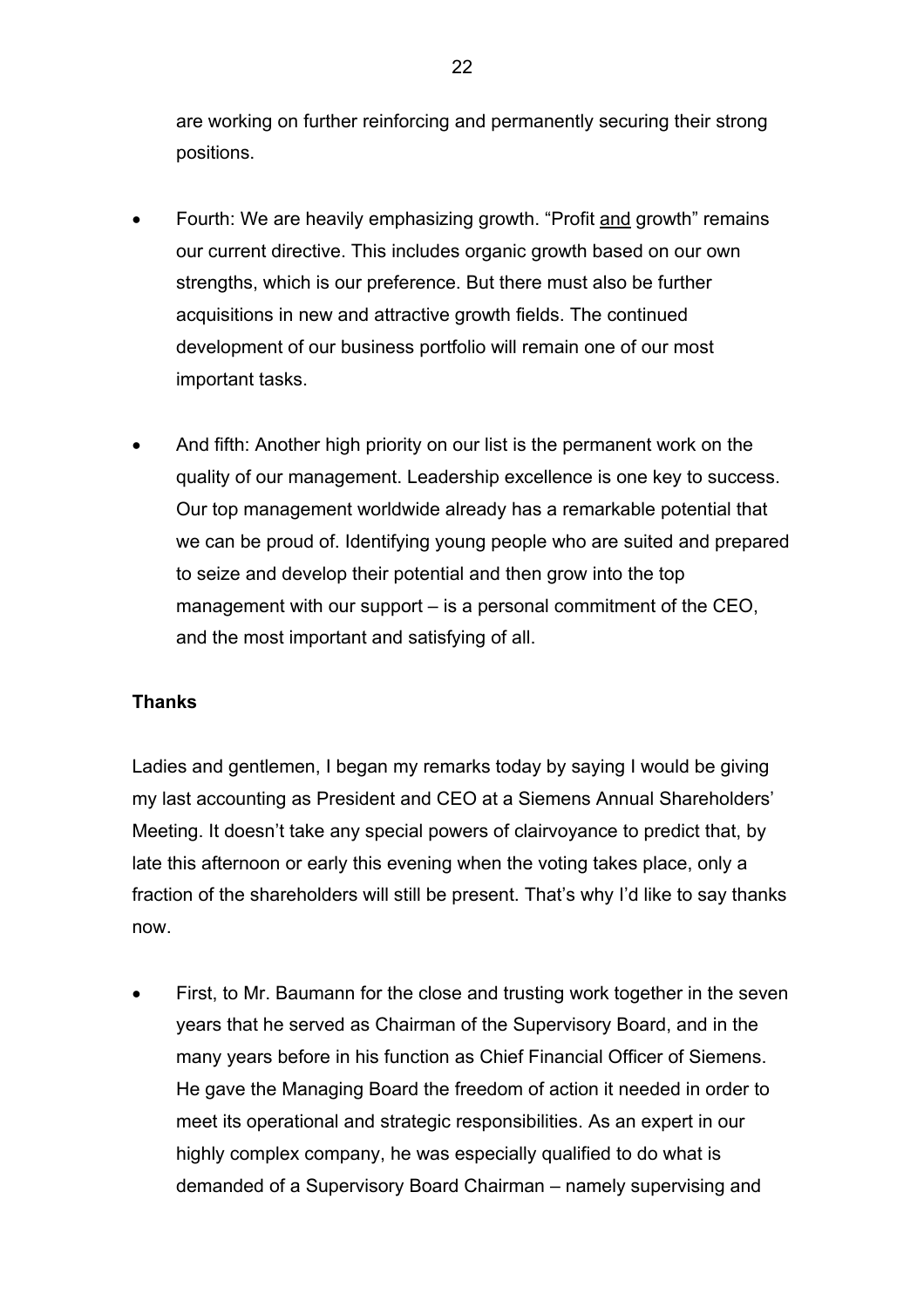giving advice. I personally – and the Managing Board as a whole – always enjoyed working with you. Mr. Baumann, we are deeply grateful to you.

- I thank my colleagues on the Managing Board. According to the German Corporation Act, you do not report to the President and CEO in disciplinary matters, but rather to the Supervisory Board. But you gave me outstanding support as team leader. I will miss the many talks, the constructive discussions and the more than 50 meetings of the Corporate Executive Committee every year. My warmest thanks.
- I thank the company's managers worldwide. I was able to personally express my gratitude to the more than 500 top managers from around the globe at the Siemens Business Conference in Berlin early in October last year. I am proud of this team.
- And I thank each of our more than 430,000 employees in over 190 countries. I sent all of you a farewell e-mail yesterday in which I expressed my personal feelings.
- I thank our partners and customers. With your orders, you give us every day an opportunity to prove our value and to serve you.
- And last but not least I thank you, ladies and gentlemen, our shareholders – for the commitment and trust you have always shown me over the years and especially in difficult times. I ask you to please extend this trust to the Managing Board team that will be led by Mr. Kleinfeld as of this evening.

I am often asked, ladies and gentlemen, what principles guide the actions of our company. My answer:

• Siemens is and will remain one of the biggest companies in the electrical engineering and electronics field and will be Number One or Number Two